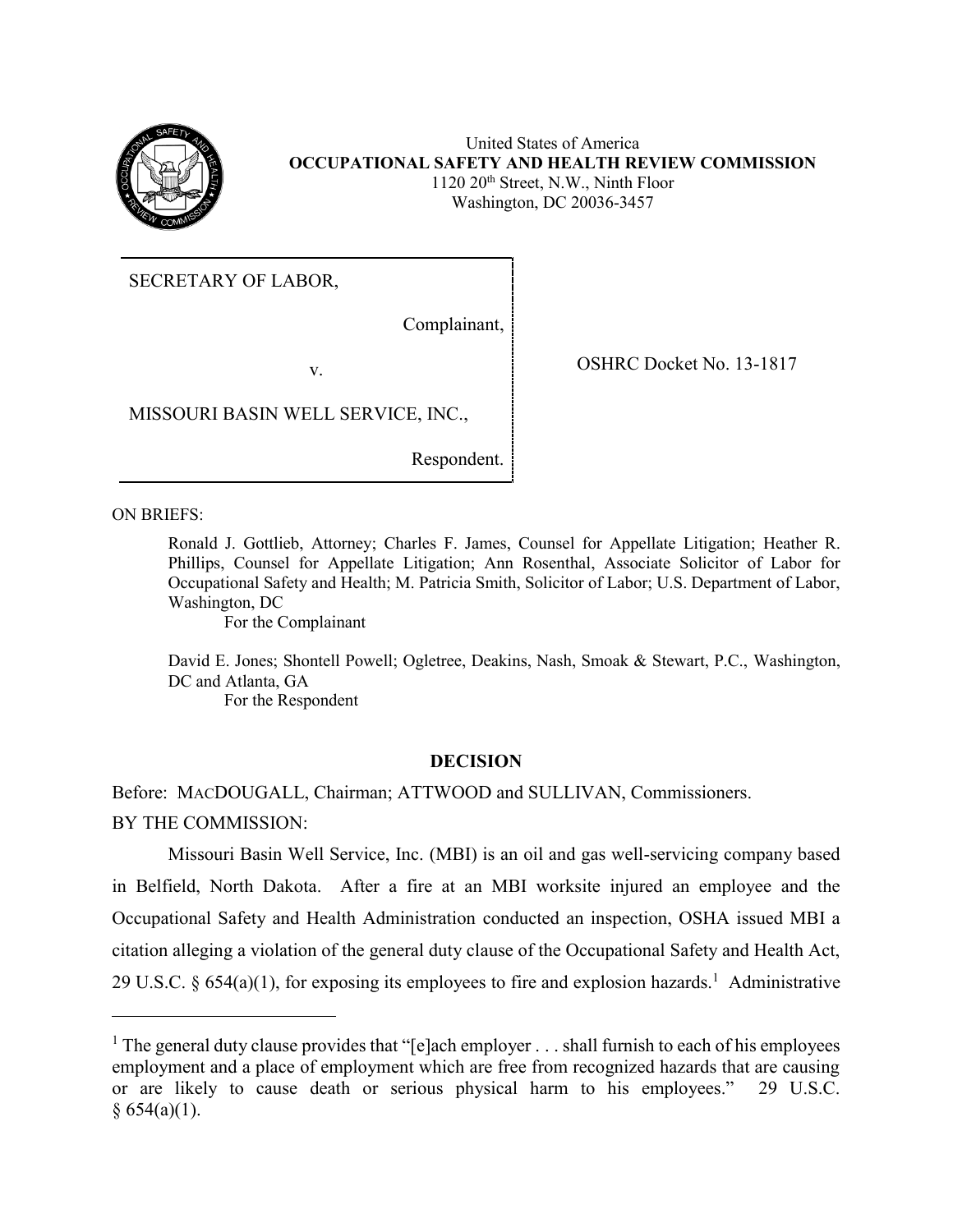Law Judge Brian Duncan vacated the citation, finding that the Secretary failed to prove two elements of the alleged general duty clause violation: recognition of the hazard and the existence of a feasible and effective means to abate the hazard. For the reasons discussed below, the citation is vacated.

## **BACKGROUND**

On April 2, 2013, MBI was servicing an oil well owned by Abraxas Petroleum Corporation when a fire occurred. Specifically, MBI was "circulating the well," a process which involved pumping large amounts of water into the well and back out to remove debris, such as leftover drilling mud and sand. MBI's supervisor on the project was Mike Fifer. The day before the fire, Fifer had his crew set up a 500-barrel, enclosed tank to serve as the water "supply tank,"<sup>2</sup> a 120barrel, open-top "discharge tank" to receive the water discharged from the well, and a dieselpowered "mud pump" to circulate the water from the tank into the well and out again (by drawing water out of the supply tank, pushing it down the well, and out into the discharge tank). Fifer testified that he followed his usual practice and separated the discharge tank approximately 75 feet from the mud pump in order to address his concern that combustible fumes or vapors might emanate from the discharge tank and migrate to the mud pump, which is a potential ignition source. Fifer selected an open-top tank to hold the discharge water to encourage the dissipation of any combustible vapors. The supply tank, discharge tank, and mud pump were each placed at least 100 feet from the wellhead.

The next day, the day of the fire, an Abraxas official instructed Fifer to move the mud pump closer to the discharge tank—from approximately 75 feet away to less than 30 feet away and also to use a 500-barrel, enclosed discharge tank, known as a "frac tank," instead of the 120 barrel, open-top tank.<sup>3</sup> Fifer testified that he was concerned about moving the mud pump closer to the discharge tank. He agreed to do so, however, thinking that it "would be good enough" so long as the enclosed tank's "top hatch" remained closed, forcing any vapors to be released through a 3-inch vent opening on the back of the 50-foot long discharge tank so that any gas would emanate

 $2$  The supply tank and the water were supplied by Abraxas. MBI presumed the water was saltwater. Neither freshwater nor saltwater are combustible or flammable.

 $3$  The Abraxas representative indicated he wanted to use 500-barrel tanks for both the supply and discharge so that the discharge tank did not need to be emptied during the circulation process; thus, saving Abraxas money.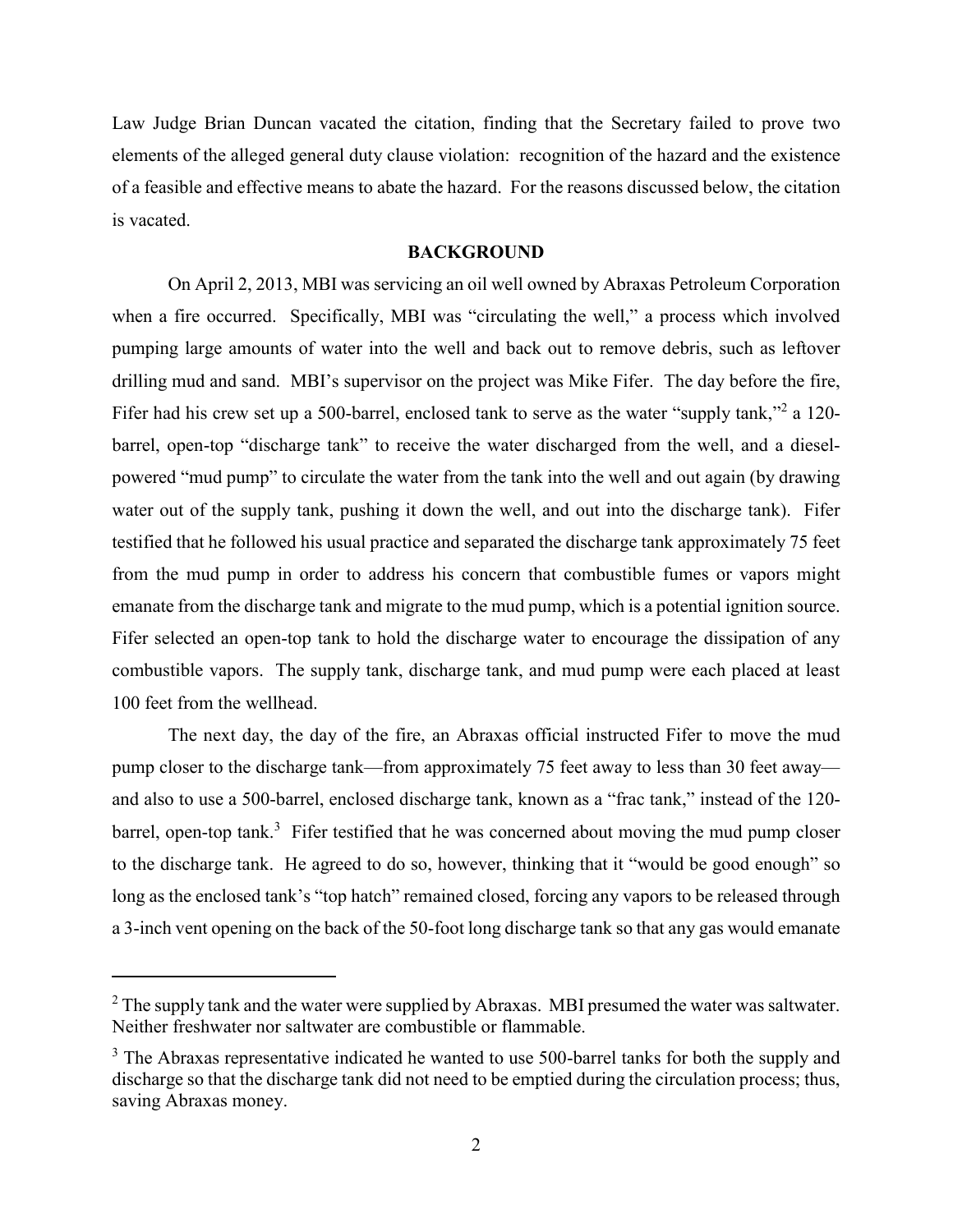from the tank at about 80 feet from the mud pump. Fifer testified that he instructed all members of his crew to keep the hatch on the discharge tank closed.

With this new set-up in place, the crew began "circulating the well." After they had been doing so for one to two hours, a fire broke out near the pump, which engulfed an MBI employee who sustained second-degree burns to his face. The fire then migrated from the mud pump to the hatch of the discharge tank, which was now open, and continued to burn through the open hatch for fifteen to twenty minutes until it was extinguished by the fire department.

## **DISCUSSION**

To prove a violation of the general duty clause, the Secretary must establish the following: (1) a condition or activity in the workplace presented a hazard; (2) the employer or its industry recognized the hazard; (3) the hazard was causing or likely to cause death or serious physical harm; and (4) a feasible and effective means existed to eliminate or materially reduce the hazard. *Arcadian Corp.*, 20 BNA OSHC 2001, 2007 (No. 93-0628, 2004). Here, the judge found that the Secretary established the presence of the alleged hazard at the worksite, but he failed to establish the hazard recognition and abatement elements of the violation. As to the recognition element, the judge framed the issue as a question of whether MBI or its industry recognized that the Secretary's proposed abatement measures were required and concluded that the Secretary had not made this showing. As to the abatement element, the judge found that MBI already had adequate safety measures in place to address the risk of a fire at the worksite and that there was insufficient evidence to show the Secretary's proposed abatement measures would have materially reduced the hazard. Each of these issues are addressed in turn below.

## **Hazard**

In a general duty clause case, "[the] hazard must be defined in a way that apprises the employer of its obligations, and identifies conditions and practices over which the employer can reasonably be expected to exercise control." *Arcadian Corp.*, 20 BNA OSHC at 2007. The hazard must be defined "in terms of the physical agents that could injure employees rather than the means of abatement." *Chevron Oil Co.*, 11 BNA OSHC 1329, 1331 n.6 (No. 10799, 1983); *see Morrison-Knudsen Co./Yonkers Contracting Co.*, 16 BNA OSHC 1105, 1121 (No. 88-572, 1993) (hazard is not absence of abatement method). In his amended complaint, the Secretary describes the allegedly hazardous condition as an unsafe distance between the mud pump and discharges of oil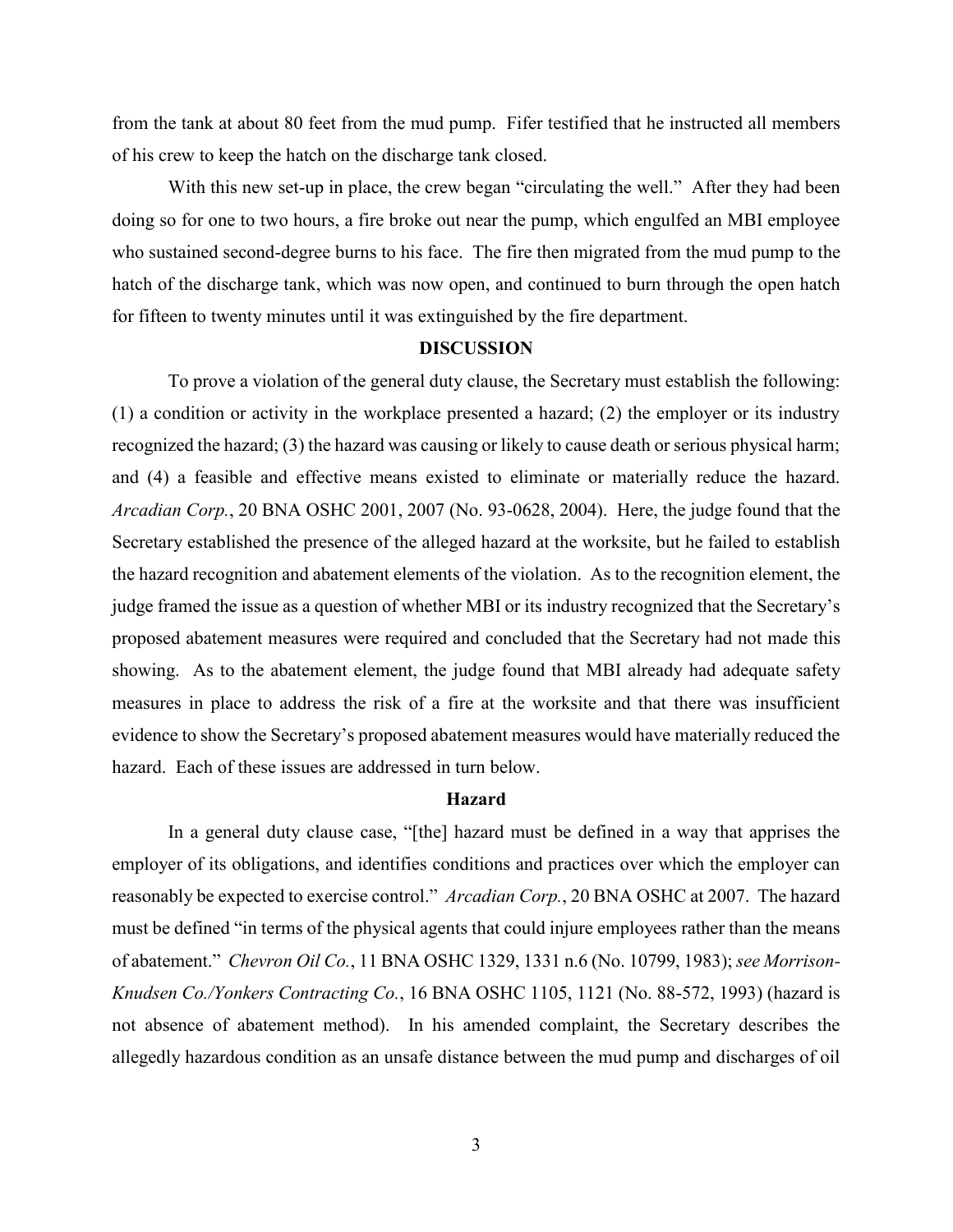and gas from the discharge tank.<sup>4</sup> On review, MBI challenges the Secretary's definition, arguing the Secretary inappropriately defined the hazard in terms of an abatement method.

This argument lacks merit.<sup>5</sup> MBI is correct that the alleged hazard and the Secretary's main proposed abatement method overlap to some extent in that both implicate the spacing between the discharge tank and the mud pump. But the hazard allegation itself does not specify an abatement method, it only references an *insufficient* amount of spacing. Thus, the Secretary has not, as MBI contends, defined the hazard in terms of the distance or space that must be maintained to *abate* the hazard. *See Morrison-Knudsen*, 16 BNA OSHC at 1122 (distinguishing

<sup>&</sup>lt;sup>4</sup> The judge found that the alleged hazard was present but redefined it as "the existence of possible ignition sources on oil well worksites where flammable hydrocarbons are typically present in some quantity."

<sup>&</sup>lt;sup>5</sup> Since Chairman MacDougall joins Commissioner Sullivan in concluding that the Secretary failed to meet his burden to prove that MBI should have implemented the proposed abatement measures he advocated, there is agreement to vacate the citation regardless of how the hazard at issue is defined or whether the hazard was recognized by MBI. *See, e.g., Inland Steel Corp.*, 12 BNA OSHC 1968, 1970 (No. 79-3286, 1986) ("Since the Secretary has not established that [the respondent] should have implemented the abatement measure he advocates—the use of handbrakes—the citation allegation must be vacated regardless of how the recognized hazard in issue is defined.") (citing *Pelron*, 12 BNA OSHC at 1835)). Thus, Chairman MacDougall does not join her colleagues' discussion on either of these issues.

However, Chairman MacDougall notes that her colleagues overstate the record evidence that flammable vapors were released from the discharge tank—particularly given the evidence that MBI reasonably presumed the tank contained "pure water" and the compliance officer's acknowledgement that a discharge tank containing water with an ignition source nearby "doesn't raise any red flags." Chairman MacDougall notes, as did the judge, that the Secretary's theories of how flammable vapors could have been generated from the discharge tank were too speculative. As stated by the judge, the "key facts, as well as the precise cause of the fire, are still undetermined."

In addition, Chairman MacDougall notes the Secretary's difficulty in defining the alleged hazard and is concerned that the Secretary's definition is too broad. As the Commission observed in *Pelron*, an employer cannot reasonably be expected to free its workplace of inherent risks that are incident to its normal operation. *See Pelron Corp.*, 12 BNA OSHC 1833, 1835 (No. 82-388, 1986) ("[d]efining the hazard as a 'possibility' that a condition will occur defines not a hazard but a potential hazard"). Therefore, to respect Congress's intent, hazards must be defined in a way that gives an employer fair notice of its obligations under the Act by identifying the conditions or practices over which the employer can reasonably be expected to exercise control. *See The Ruhlin Co.*, 21 BNA OSHC 1779, 1784-85 (No. 04-2049, 2006) (employer did not have fair notice that it had an obligation under section 5(a)(1) to require employees to wear high-visibility vests); *FMC Corp.*, 12 BNA OSHC 2008, 2009-2010 (No. 83-488, 1986) (consolidated) (defining the hazard as those practices, procedures or conditions that increase the likelihood of an explosion).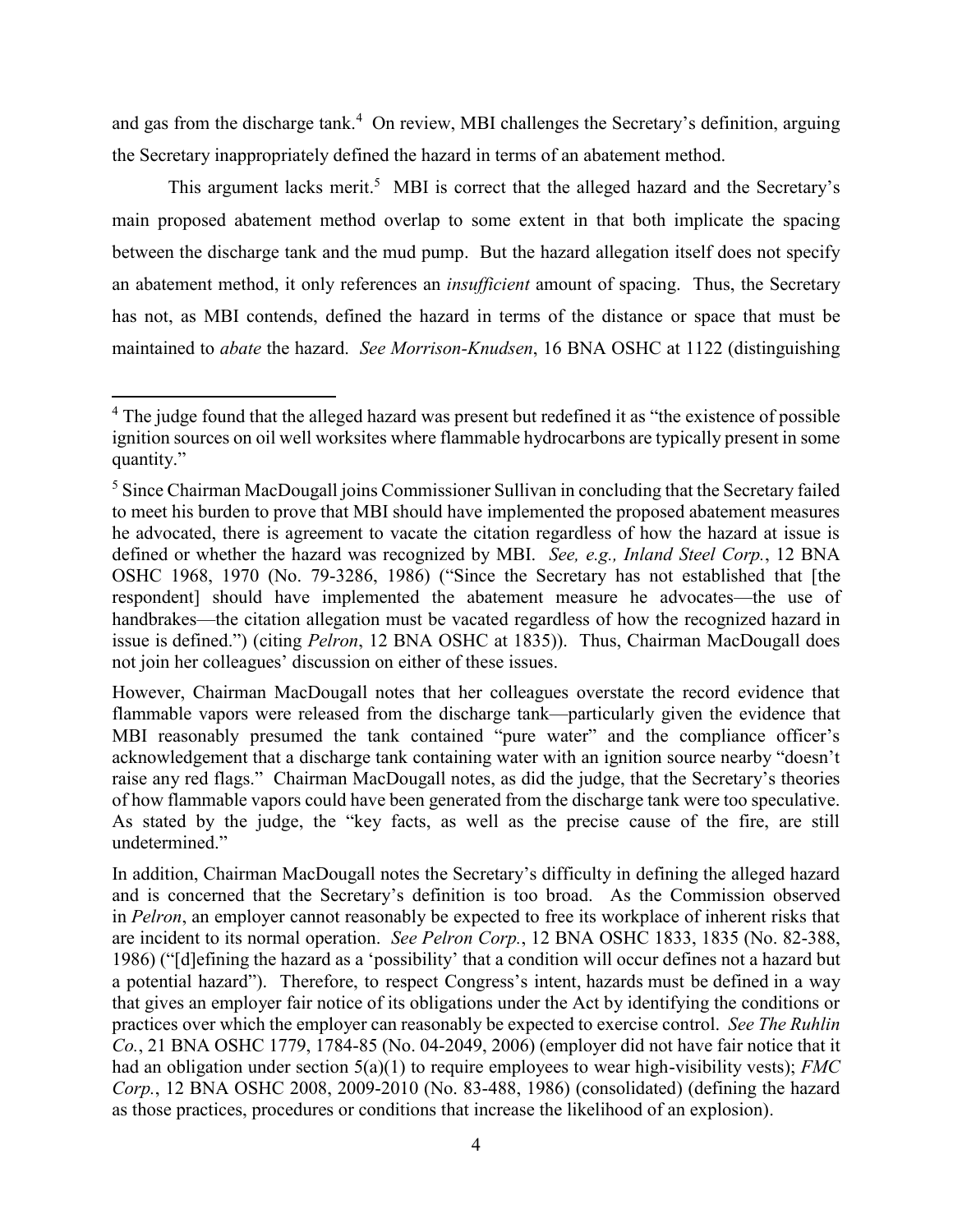hazard—"excessive levels of airborne lead"—from abatement method—use of protective clothing). Moreover, the Secretary's definition is consistent with the Commission's requirement that it identify "the physical agents that could injure employees"—the tank (a source of hydrocarbon vapors) and the mud pump (an ignition source). *See Chevron Oil Co.*, 11 BNA OSHC at 1331 n. 6; *see also Pelron Corp.*, 12 BNA OSHC 1833, 1835 (No. 82-388, 1986) ("To respect Congress' intent, hazards must be defined in a way that apprises the employer of its obligations, and identifies conditions or practices over which the employer can reasonably be expected to exercise control.").

The evidence also establishes that this hazard was present at the worksite. There is no dispute that the mud pump was an ignition source and that it was less than thirty feet from the discharge tank. In addition, four MBI employees identified the open hatch of the discharge tank as the source of the combustible vapors that were ignited, and Fifer testified that he saw flames coming through the open hatch. In a post-accident investigation, MBI's vice-president of health, safety, and environment, Tim Brown, determined that the discharge tank emitted flammable vapors. MBI's expert witness, Ron Britton, agreed that the fire resulted from flammable vapors that escaped from the discharge tank and were ignited. Although the source of the flammable vapors was never determined, there was near unanimity among the witnesses, including Britton, that the source was either the water or the discharge tank provided by Abraxas. Thus, the record shows that discharges of flammable vapors were released from the discharge tank at an unsafe distance from the mud pump, posing a fire hazard.

## **Hazard Recognition**

To establish hazard recognition, the Secretary must show that MBI or its industry recognized that locating the mud pump—an undisputed ignition source—an unsafe distance (less than thirty feet) from discharges of gas from a tank presented a fire or explosion hazard. *Kokosing Constr. Co.*, 17 BNA OSHC 1869, 1873 (No. 92-2596, 1996) ("Hazard recognition may be shown by either the actual knowledge of the employer or the standard of knowledge in the employer's industry—an objective test."). Whether a work condition is recognized as a hazard is a question of fact. *See, e.g., Waste Mgmt. of Palm Beach*, 17 BNA OSHC 1308 (No. 93-128, 1995); *SeaWorld of Florida, LLC v. Perez*, 748 F.3d 1202, 1208 (D.C. Cir. 2014).

Based on Fifer's testimony, it is clear MBI recognized that allowing discharges of gas vapors to emanate from a tank located less than thirty feet away from a pump presented a fire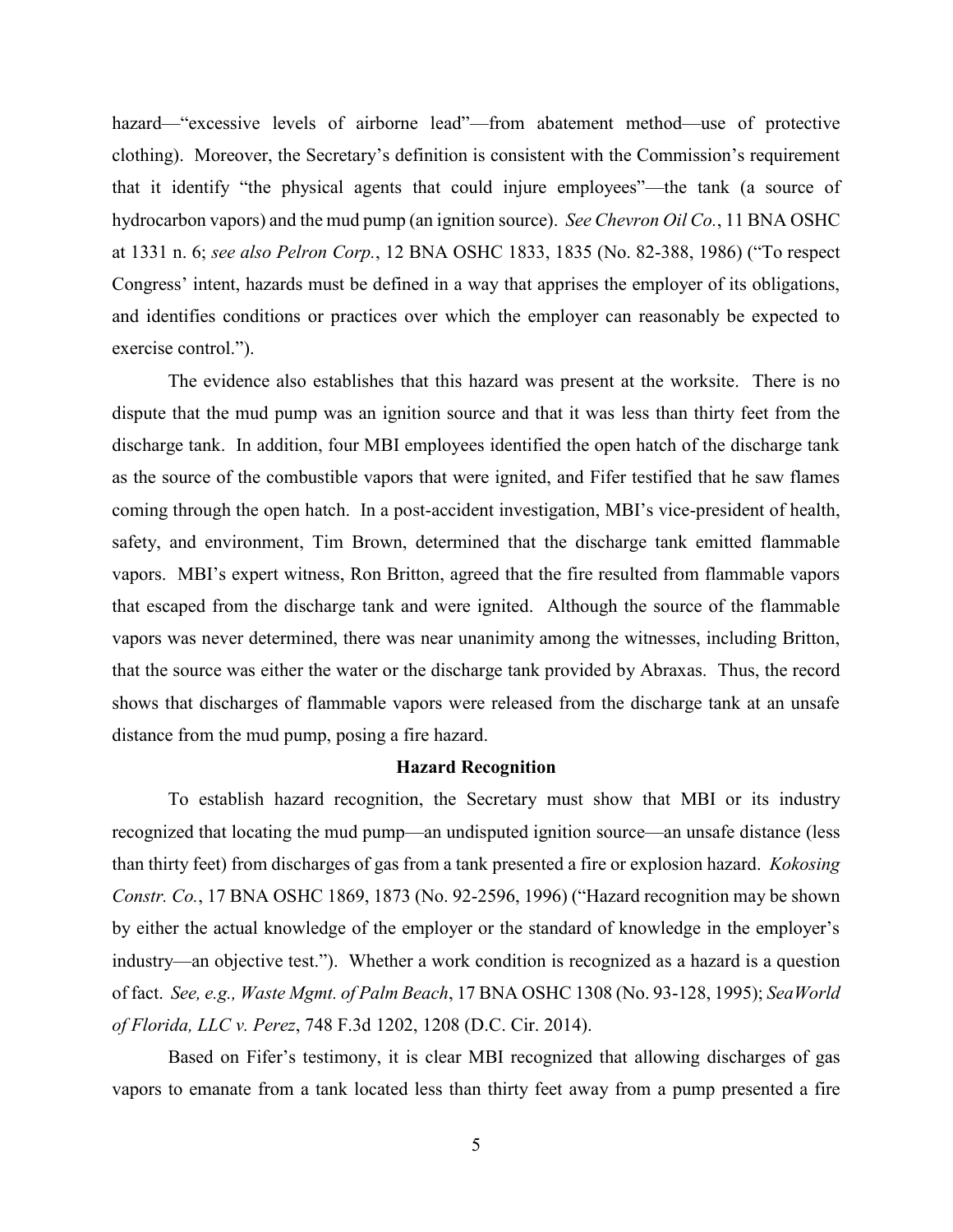hazard.<sup>6</sup> Fifer, who had worked in the oil and gas industry for 45 years, testified that he understood there was a risk the pump would ignite flammable vapors emanating from the tank, and for this reason, he decided to use an open-top tank to better disperse such vapors and placed the tank at least 75 feet away from the pump:

Q: Your practice is to try to keep the discharge tank 75 feet—at least 75 feet from the engine of the mud pumping unit?

A: Yes.

Q: . . . And you did that because you know that vapors could come from the discharge tank?

A: Yes.

Q: Combustible vapors? You did that because of combustible vapors?

A: Yes.

. . .

Q: And you . . . prefer [open-top tanks] because open tanks disperse whatever combustible vapors might be in the tank better . . . ?

A: Well, there's always a possibility that it can, yes.

Q: But that's the purpose . . . ?

A: Yes.

 $\overline{a}$ 

Although Fifer consented when Abraxas directed him to move the mud pump to a location less than 30 feet from the tank, he testified that he "still really didn't like it." As a supervisor, Fifer's recognition that the distance between the pump and the discharges of gas vapors from the tank posed a fire hazard is imputed to MBI. *Peter Cooper Corp.*, 10 BNA OSHC 1203, 1210 (No. 76- 596, 1981) (finding general manager's knowledge of hazard was imputable to employer and sufficient to establish employer recognition of hazard); *Caterpillar, Inc.*, 17 BNA OSHC 1731, 1732 (No. 93-373, 1996) (applying agency law's long-standing principle that corporation is charged with knowledge of its agents), *aff'd*, 122 F.3d 437 (7th Cir. 1997).

Although the judge acknowledged Fifer's attempt to maintain a 75-foot distance between the tank and the pump, he found this only reflected Fifer's "personal practice and preference" and did not show MBI recognized that such spacing was required under the Act. Fifer made clear, however, that this practice was not just his personal preference. Indeed, he had been taught the

<sup>6</sup> Because the Secretary established that MBI recognized the hazard, there is no need to address whether MBI's industry also recognized it.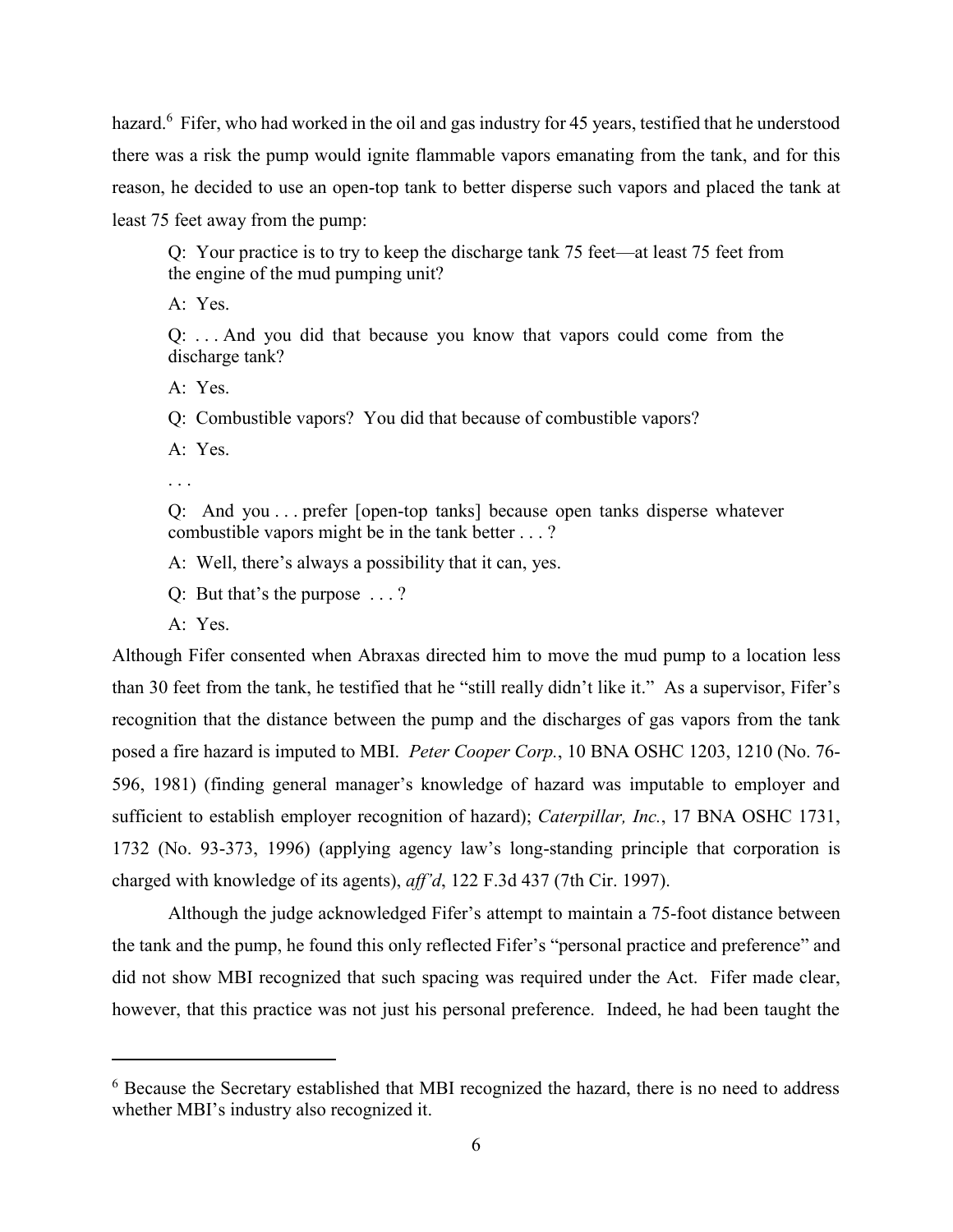75-foot rule by two of the oil and gas servicing companies for whom he had previously worked and carried that practice with him to MBI. MBI's vice-president Brown testified that MBI "trusts [its supervisory] personnel" to make these types of judgments. The judge's requirement that the Secretary show that MBI recognized that the 75-foot abatement method was required by the Act is erroneous. *Litton Sys. Inc.*, 10 BNA OSHC 1179, 1182 (No. 76-900, 1981) (citation omitted) ("The means of abatement, unlike the hazard itself, does not have to be recognized by an employer or the employer's industry.").

The judge also cited to Commission precedent noting a reluctance to rely solely on an employer's safety precaution to find hazard recognition. *See Pepperidge Farm, Inc.*, 17 BNA OSHC 1993, 2006 (No. 89-265, 1997). Here, however, Fifer clearly understood that the conditions at the worksite posed a fire risk. He "didn't like" Abraxas' decision to move the pump to within 30 feet of the tank and discussed his reasons for keeping the two pieces of equipment farther apart. "We talked about it and decided that it would work if—if that hatch was closed, it would vent out the back of the tank if there was any gas coming off of it." Fifer testified that ultimately "I went along with his thinking . . . thinking that that would be good enough, you know, if you would vent out the back." *See id* at 2007 (finding no need to rely solely on the existence of an employer safety practice to establish recognition when there was evidence the employer was "actually aware" of the hazard); *cf. Cotter & Co v. OSHRC*, 598 F.2d 911, 914-15 (5th Cir. 1979) (employer's optional payroll deduction for steel-toed shoes, which employer established "merely to accommodate the preferences of the employees," did not establish that it recognized a hazard was present). Accordingly, the record establishes that MBI recognized the condition posed a fire hazard.<sup>7</sup>

 $\overline{a}$ 

 $<sup>7</sup>$  Chairman MacDougall does not believe it is necessary to join her colleagues' discussion on this</sup> issue since she agrees that the citation must be vacated regardless of whether there was a recognized hazard. Chairman MacDougall notes, however, that her colleagues' characterization of the record evidence regarding Fifer's practice of spacing a mud pump at least 75 feet from a tank is overstated. It is the Secretary who in questioning called it a "rule," while Fifer characterized it is as "more or less a preventative measure."

In addition, in her view, her colleagues' finding that a supervisor's voluntary safety measure should be imputed to his employer as its recognition of the hazard—particularly where MBI's expert witness, Britton, testified that Fifer's measure was merely a cautious approach not based on any recognized practice in the industry—creates a new standard; one that may have the undesired consequence of discouraging voluntary safety practices. Chairman MacDougall notes that longstanding precedent holds that voluntary safety measures an employer offers do not establish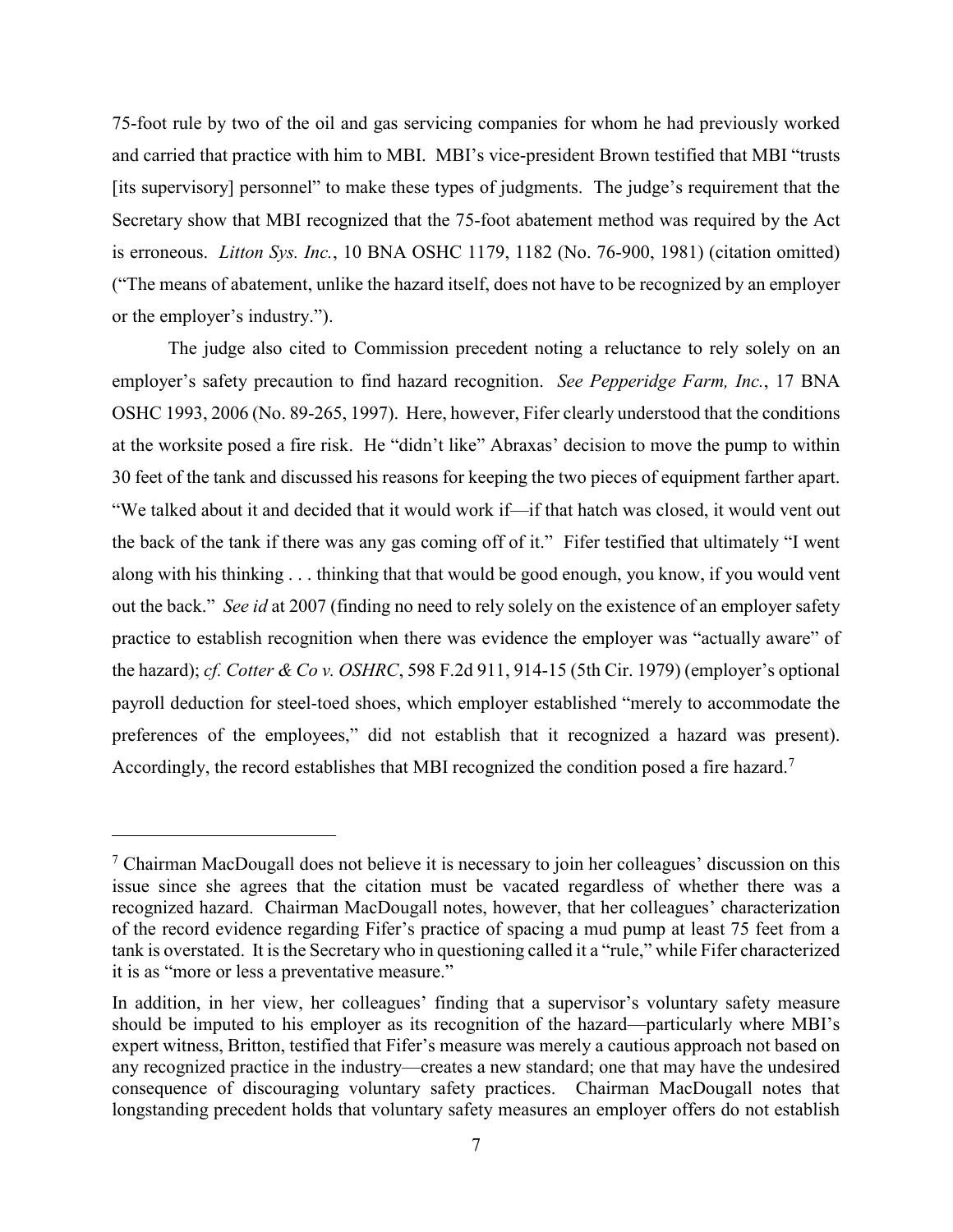## **Feasibility of Abatement**

To establish the feasibility of a proposed abatement measure, the Secretary must "demonstrate both that the measure[] [is] capable of being put into effect and that [it] would be effective in materially reducing the incidence of the hazard." *Arcadian*, 20 BNA OSHC at 2011 (citing *Beverly Enters. Inc.*, 19 BNA OSHC 1161, 1190 (No. 91-3344, 2000) (consolidated)). The Secretary need only show that the abatement method would materially reduce the hazard, not that it would eliminate the hazard. *Id.* (citing *Morrison-Knudsen*, 16 BNA OSHC at 1122). Where an employer has undertaken measures to address the hazard, the Secretary must show that such measures were inadequate. *U.S. Postal Serv.*, 21 BNA OSHC 1767, 1773-74 (No. 04-0316, 2006).

Here, the judge found that MBI had already instituted a number of safety precautions to address the risk of a fire or explosion at the worksite and the Secretary failed to establish that these measures were inadequate. Specifically, the judge cited evidence that MBI, among other things,

 $\overline{\phantom{a}}$ 

[A]n employer's attempts to render ... working premises more safe, without anything more, cannot reasonably support an inference that the attempts were made because the employer believed them to be legally required. Further, the drawing of such an inference would be repugnant to the purposes of the Act. Congress expected that safety in the nation's workplaces would be achieved as much by the voluntary efforts of employers as by the enforcement programs of the government. If employers are not to be dissuaded from taking precautions beyond the minimum regulatory requirements, they must be able to do so without concern that their efforts will later provide the sole evidentiary basis for an adverse finding of the sort urged here. (citations omitted)

or (ii) a framework that allows for the Secretary's prima facie showing to be rebutted with evidence that MBI took reasonable measures to prevent the occurrence of the alleged violation. *See, e.g., Aquatek Sys*., 21 BNA OSHC 1400, 1401 (No. 03-1351, 2006) ("An employer may rebut the Secretary's prima facie showing of knowledge with evidence that it took reasonable measures to prevent the occurrence of the violation."). Chairman MacDougall notes that her colleagues find no corroborating independent evidence of hazard recognition. As to MBI's reasonable measures to prevent the occurrence of fire hazards from flammable hydrocarbon liquids and gases, Britton stated that the company's safety practices were "outstanding" and that it did everything that a safe well servicing company should have done at this worksite to mitigate, and attempt to eliminate, this hazard. Even the compliance officer acknowledged that MBI had installed "prudent safety measures to . . . mitigate vapor explosions or fires . . . ."

the employer's recognition of the hazard. *See Pepperidge Farm, Inc.*, 17 BNA OSHC 1993, 2006 (No. 89-265, 1997), and cases cited therein.

In her view, if the Commission is to rely on Fifer's spacing practice, there should be either: (i) corroborating independent evidence of hazard recognition, *see, e.g., Diebold v. Marshall*, 585 F.2d 1327, 1338 (6th Cir. 1978):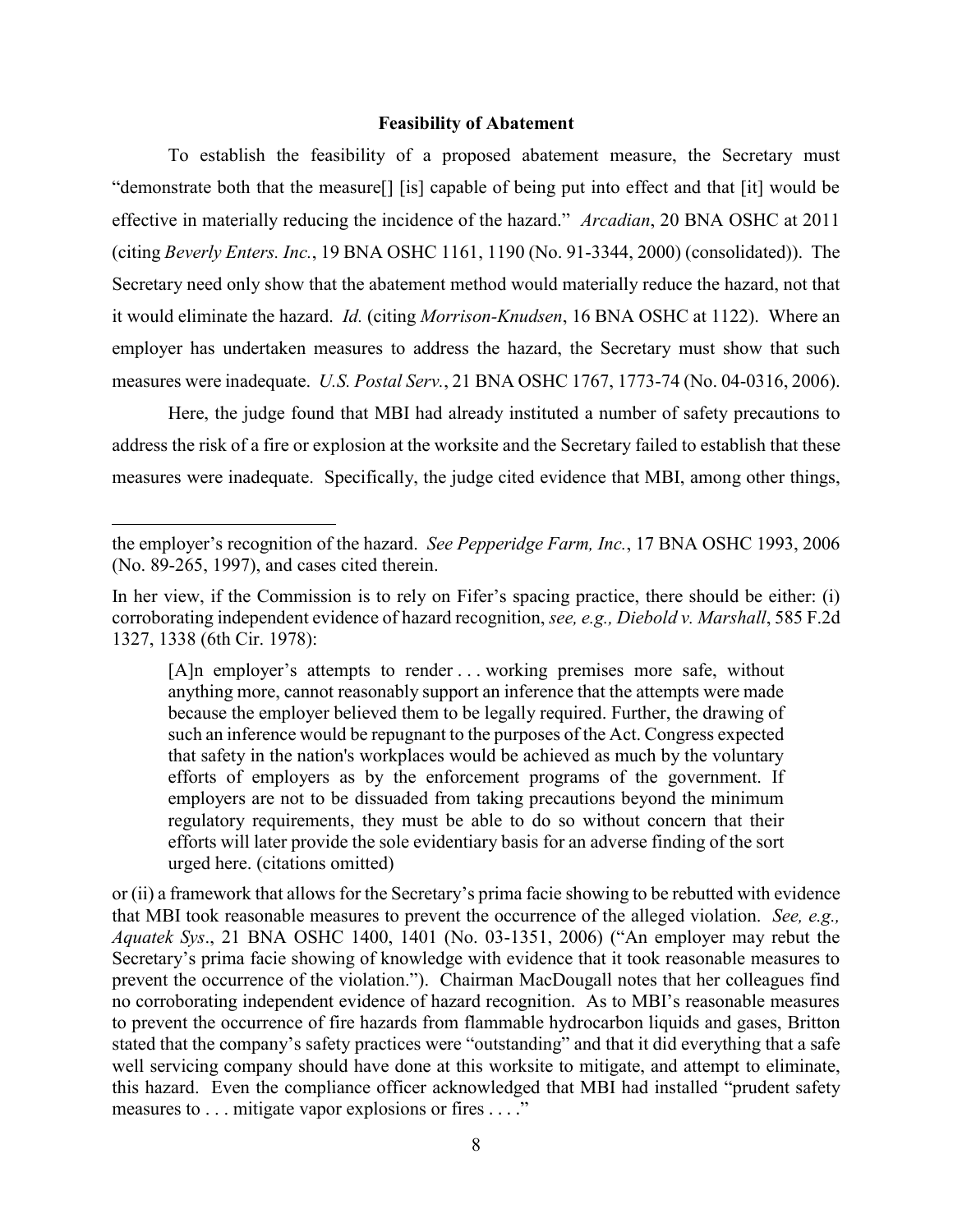used a diesel pump with spark arresters and a kill switch, required employees to wear fire resistant clothing that protect the body (but not the face), prohibited smoking and cell phone use, banned open flames on location, made fire extinguishers readily available, and trained employees on fire prevention and control. While these general fire-related safety measures are commendable, they fell short of abating the specific fire hazard at issue here. As demonstrated by the facts of this case, spark arresters and the prohibition of cell phone use, smoking, and open flames are insufficient to prevent the ignition of the flammable vapors. As for the other measures cited by the judge, they can only reduce the extent of a fire and/or its consequent injuries after it has occurred—these measures would not prevent the ignition of such flammable vapors in the first place.

The judge correctly found, however, that the Secretary failed to prove his proposed abatement measure would materially reduce the risk of a fire. $8$  The Secretary's method involves ensuring that "[d]ischarges of oil and gas to the atmosphere" are "to a safe area, preferably on the downwind side of the well and a minimum of 100 feet (30.5 m) from the wellhead, open flame, or other sources of ignition," as "described in Section 12 of the America[n] Petroleum Institute Recommended Practice 54, 'Occupational Safety for Oil and Gas Well Drilling and Servicing Operations.' "<sup>9</sup> In support of this measure, the Secretary relies heavily on testimony from the OSHA compliance officer who inspected the worksite. The compliance officer testified that, in his opinion, maintaining a 100-foot distance between the tank and the pump would materially reduce the likelihood of a vapor cloud migrating to the pump.

Whether increasing the spacing between the pump and tank from 30 feet to 100 feet would materially reduce the chances of a fire occurring is a technical/scientific question that requires expertise to answer. As the compliance officer was never proffered as an expert with the

<sup>&</sup>lt;sup>8</sup> As explained in her dissent below, Commissioner Attwood departs from her colleagues on this finding.

<sup>&</sup>lt;sup>9</sup> At the hearing, the Secretary also proposed the use of gas meters to protect employees from the fire hazard. However, the evidence fails to establish that gas meters would materially reduce the alleged hazard. Britton, MBI's expert witness, testified that gas meters might be useful for initial monitoring prior to initiating "hot work," but he did not say whether they would be effective for continuous monitoring while an ignition source is operational. Additionally, there is unrebutted testimony from MBI vice-president Brown that the company had experienced problems with using gas meters because they would continually alarm and then need to be recalibrated, which could only be done by leaving the area. As a result, MBI's contention that it lacked sufficient notice of this alternative abatement theory need not be addressed.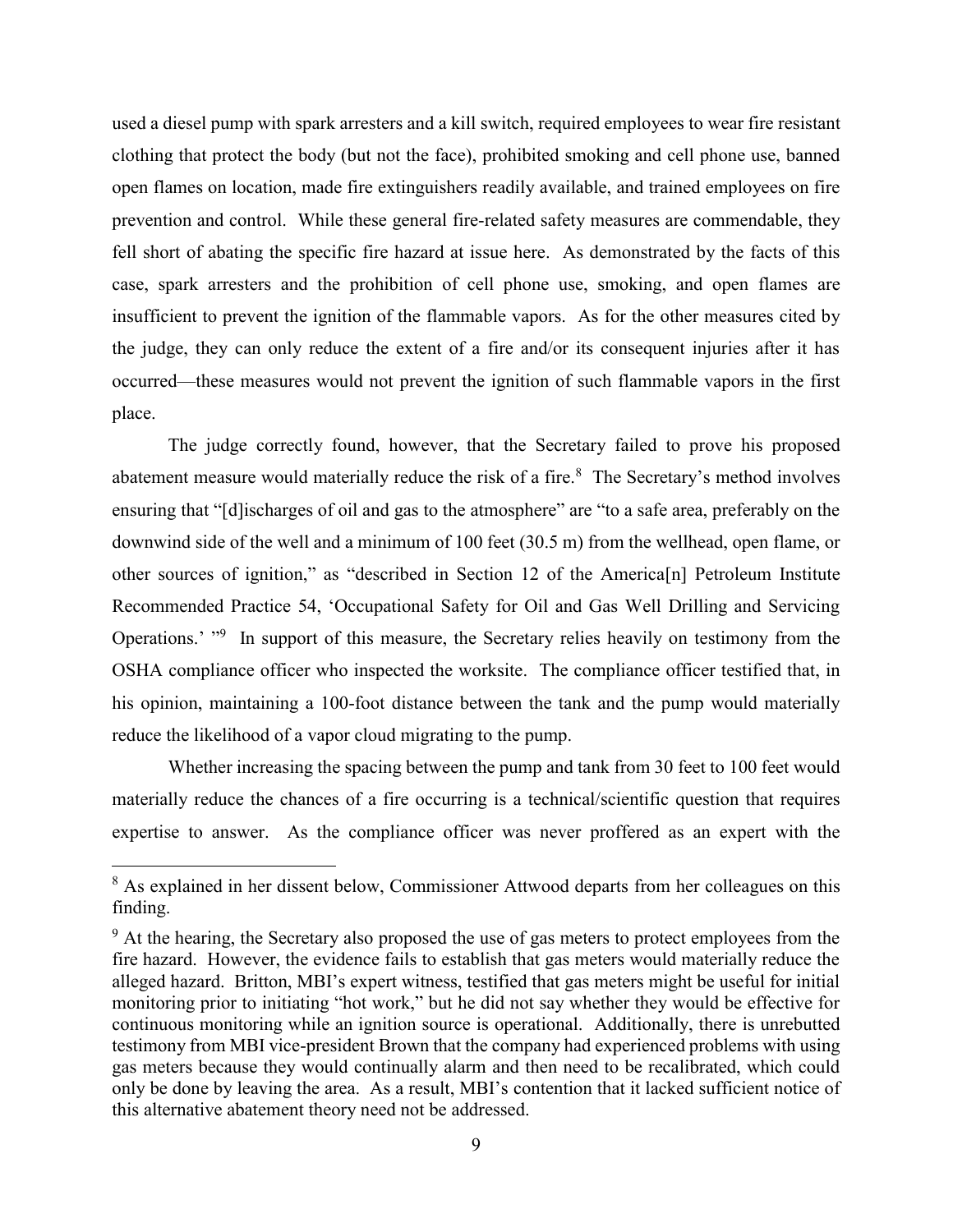qualifications necessary to opine on this question under Federal Rule of Evidence 702, his opinion on this question is given no weight.<sup>10</sup> See Doddy v. Ocy USA, Inc., 101 F.3d 448, 460 (5th Cir. 1996) (lay witness not permitted to give opinion testimony about toxicity of chemicals such as benzene under Federal Rule of Evidence 701); *S. Pan Servs. Co.*, 21 BNA OSHC 1274, 1276-77 (No. 99-0933, 2005) (relying on structural engineer's expert testimony on feasibility of fall protection).

The Secretary also contends that testimony from MBI's expert witness, Britton, supports the efficacy of the proposed measure. According to the Secretary, Britton's opinion is that the accident would not have occurred if the vapors had discharged 75 feet from the pump. This ignores, however, that Britton's testimony on this point was predicated on the tank being completely sealed, with no fumes escaping it. $<sup>11</sup>$  As Fifer testified, the tank used here had a vent</sup>

- Q. And would that 75-foot distance, if the hatches were open, would that eliminate or substantially reduce—the 75 feet eliminate or substantially reduce the hazard?
- A. No. Because again, you've got the same problem, where's your wind coming from, what direction it's coming from. Is it early morning? You have these wide swings in temperature, and that affects it tremendously. You have 60 below zero up here.
- Q. How about 100 feet spacing?
- A. Same thing.

 $10$  The compliance officer admitted during the hearing that he obtained some of the information he relied on during his investigation, such as the fact that a mud pump can act as an ignition source, from his own internet research. This indicates that the compliance officer lacked expertise regarding the technical/scientific question of whether a mud pump may ignite flammable vapors emanating from a tank 100 feet away. Apart from the compliance officer, no witness could say with any confidence that the abatement method would substantially reduce the hazard, and even the compliance officer could not say that the method would reduce the hazard by 50 percent:

Q. [Y]ou can't say whether spacing the mud pump and frac tank 75 to 100 feet apart would have materially reduced the hazard by, say, 50%, could you?

A. In this condition, without knowing what's in the tank, I cannot.

 $11$  Britton's understanding that fumes would not escape if the tank's hatch was kept closed is reflected in his testimony that "[when] you start pumping into the frac return tank, as you pump more fluid in, you're going to try to *compress whatever vapors are in there; air, whatever's in there, it will be compressed up against the [hatch] of the frac tank ....*" (Emphasis added.) Indeed, he made clear that, in his opinion, a 75-foot separation would be ineffective if fumes did escape the tank—as they would if the hatch was open: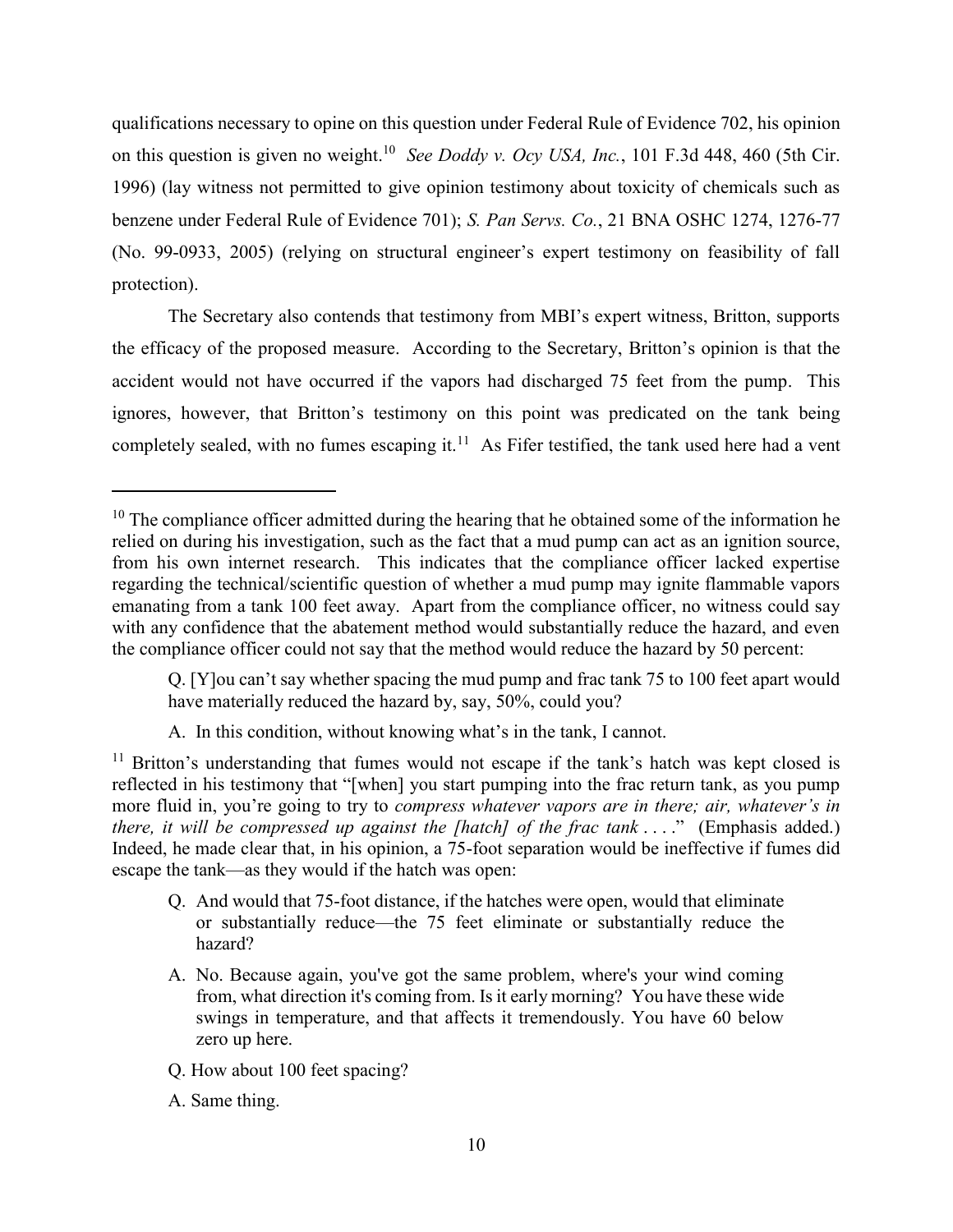line at the back, and the Secretary's proposed abatement measure does not mention ensuring that no vapors escape the tank. In addition, Britton denied that a 100-foot separation would eliminate or substantially reduce the hazard. Further, while the Secretary argues that generally increasing the distance decreases the risk of explosion, he makes no attempt to quantify the rate at which the risk decreases as the amount of distance increases.

Finally, the Secretary cites the American Petroleum Institute (API) safety recommendation, on which the wording of his proposed abatement measure is based, as evidence that a 100-foot separation would be effective.<sup>12</sup> The API standard, however, does not appear to have been intended to address the circumstances at issue here. The standard's 100-foot provision is located within a section titled "Special Services," which is defined as "[t]hose operations utilizing specialized equipment and personnel to perform work processes to support well drilling and servicing operations." Both Britton and the compliance officer testified that MBI's well circulation did not involve any specialized equipment or personnel. 13 The API standard contains a separate section titled, "Fire Prevention and Protection," which does not have a similar scope

<sup>12</sup> The API recommendation states:

 $\overline{\phantom{a}}$ 

Discharges of oil or gas to the atmosphere should be to a safe area, preferably on the downwind side of the well and a minimum of 100 ft (30.5 m) from the wellhead, open flame, or other source of ignition. At locations where this recommendation may be impractical, appropriate safety measures should be implemented.

Section 12.1.8 of API Recommended Practice 54.

In her dissent, Commissioner Attwood contends that Britton was not responding to the question that was asked—whether 75 or 100-foot separations would eliminate *or* substantially reduce the hazard—and was instead only answering whether it would *eliminate* the hazard. There is nothing in his response that provides a basis for her conclusion or that otherwise indicates Britton was not in fact responding to the entire question that was asked.

<sup>&</sup>lt;sup>13</sup> In her dissent, Commissioner Attwood relies heavily on the API standard as evidence that the abatement measure would be effective but does not point to any expert testimony explaining the standard's relevance to the circumstances in this case. When considering the efficacy of an abatement method, the Commission looks to industry standards *and* testimony by experts in the industry. *See Pepperidge Farm, Inc.,* 17 BNA OSHC at 2034 (noting "successful use of a similar approach elsewhere, industry standards *and* expert testimony" as integrated elements of an effective abatement method) (emphasis added). In this case, the Secretary failed to produce an expert witness to address whether the 100-foot separation would be sufficient to substantially reduce the hazard. Without such testimony, the API standard—which is inapplicable to the instant facts (and whose meaning, given the unanswered questions about whether the standard treats the wellhead as a source of ignition, is unclear)—is insufficient standing alone to establish that this method would have materially reduced the hazard in this case.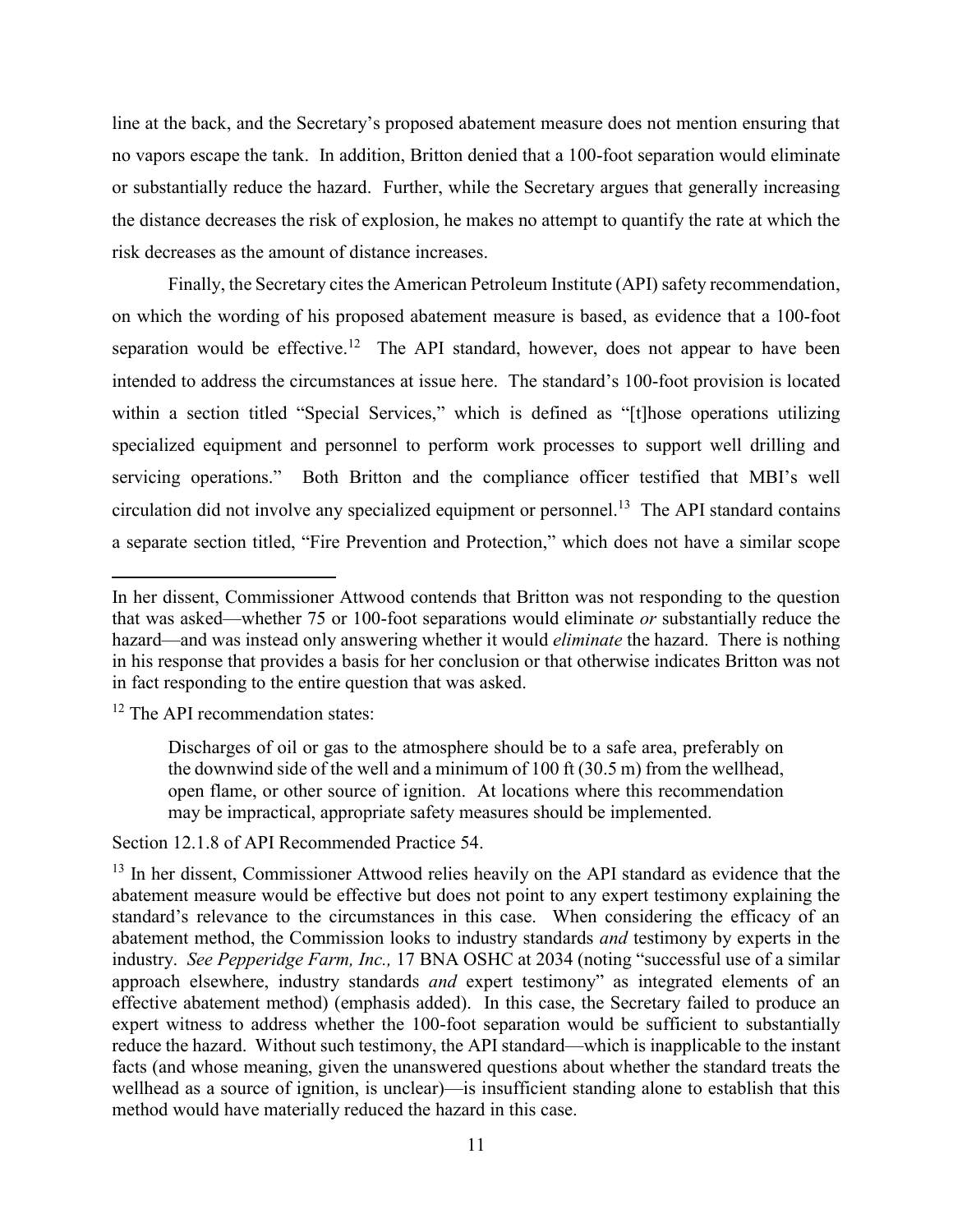limitation. Since the 100-foot provision is located within the "Special Services" section, rather than the generally applicable "Fire Prevention and Protection" section, the standard's structure shows that the provision was intended to apply only to the activities specifically defined as "Special Services."<sup>14</sup> Moreover, the 100-foot spacing recommendation contained in this API standard is in reference to spacing equipment from the wellhead, spacing with which MBI complied; it does not state that equipment should be placed 100 feet from a mud pump. In sum, the API recommendation is insufficient to establish that the Secretary's proposed abatement measure would be effective.

As the Secretary has thus failed to prove that materially effective means existed to abate the hazard, he has failed to establish a general duty clause violation. Accordingly, the citation is vacated.

SO ORDERED.

 $\sqrt{s}$ /s/

Heather L. MacDougall Chairman

 $\sqrt{s}$ /

Cynthia L. Attwood Commissioner

<u>/s/</u><br>James J. Sullivan. Jr. Commissioner

Dated: March 1, 2018

 $14$  The Secretary also argues that, irrespective of whether the API standard applies here, the logic of its provision for separation from a wellhead demonstrates that the same separation would be effective here, since the wellhead, the Secretary asserts, is "the main source of combustible vapors at an oil field," and a tank would emit fewer vapors. The Secretary, though, cites no evidence to support this assertion and there is no evidence as to the manner or extent to which combustible vapors at the wellhead are controlled. In addition, the API provision treats the wellhead as an *ignition* source rather than a source of hydrocarbon vapors: "Discharges of oil or gas to the atmosphere should be to a safe area, preferably . . . a minimum of 100 ft (30.5m) from *the wellhead*, open flame, *or other sources of ignition*," which none of the witnesses explained. (Emphasis added.)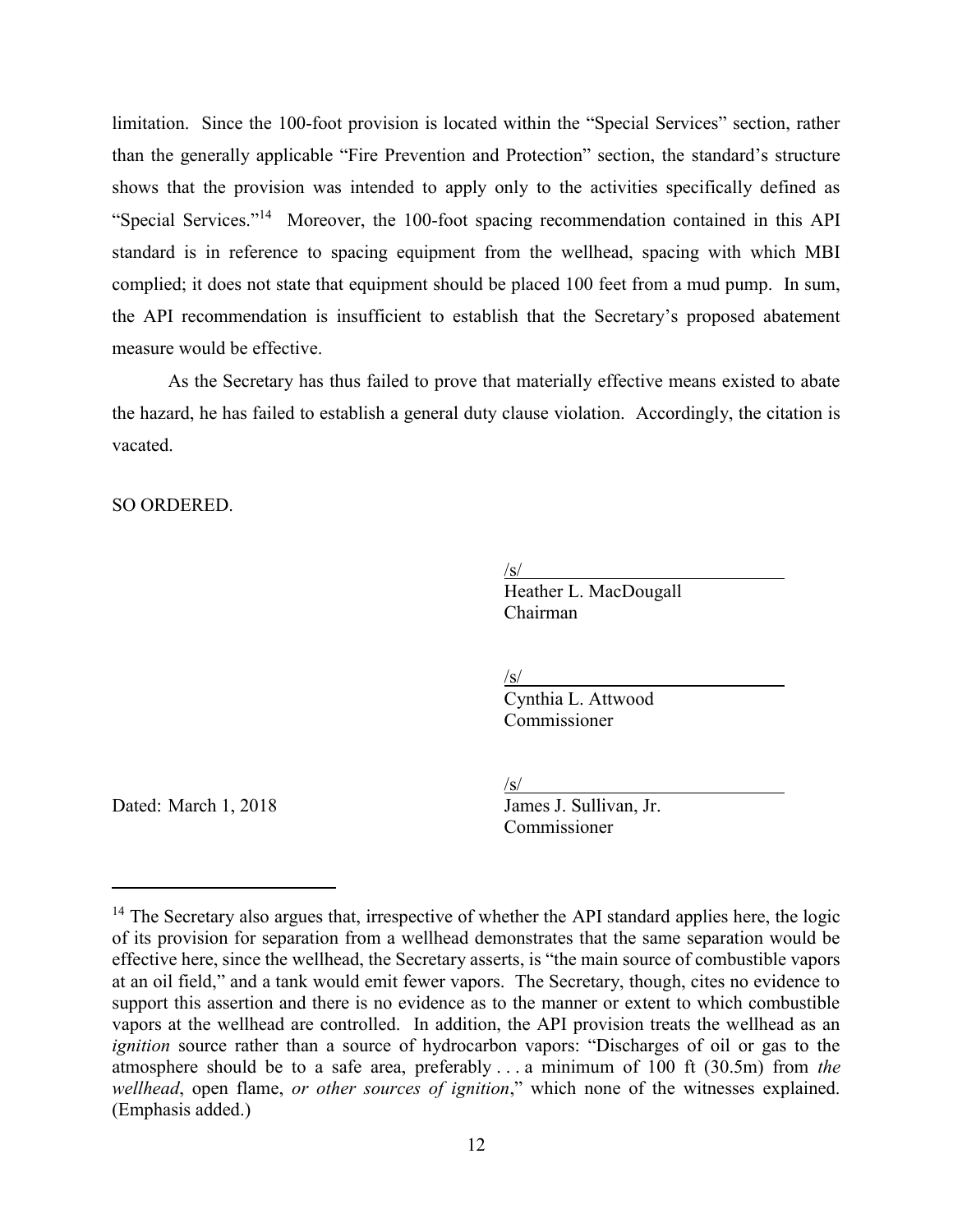ATTWOOD, Commissioner, dissenting in part:

Because I find that it is more likely than not that the Secretary's proposed abatement measure would materially reduce the incidence of the proven hazard, I dissent.

First, as the following colloquy between MBI's attorney and its expert, Ron Britton, establishes, there is no room for debate on this record regarding the cause of the flash fire:

Q. It's apparent, is it not, that when the hatch for . . . the discharge frac tank was open, vapors escaped from that discharge frac tank, went over into the area around the first [sic] pump, and ended up being ignited; is that correct?

A. That's correct.

Second, Britton, the CO, and Tim Brown, MBI's vice president for safety, health, and environment, all acknowledged, as the judge put it, "the general principle that longer distances create greater opportunities for flammable vapors to dissipate." Indeed, Britton testified that:

[T]he whole idea of distance is to dilute the fumes to where they won't be explosive. That's the whole purpose of distance. That's the only reason you put something farther away.

In all [the] . . . rules on [hydrogen disulfide] exposure, on radius of exposure, they're all done in distances from the well bore, and the farther you get away from the well bore, the easier it is to dissipate the fumes because you're mixing it with more air.

The CO's testimony was based on the same general principle:

[A]s a vapor cloud or gas cloud were to migrate, it would dissipate and expand. Again, that would be based on pressure, temperature, humidity. But the farther the distance, the less – the less likely it is to ignite.

Finally, Brown and the Secretary's counsel engaged in the following exchange:

Q. To prevent a recurrence of the accident, your report describes measures to ensure proper spacing of frac tanks – and discharge tanks and mud pumping unit.

A. Yes, sir.

Q. And for you, proper spacing is *as far away as possible*?

A. Yes, it is, sir.

(Emphasis added). Thus, there is clear unanimity among three witnesses, including an expert in the oil and gas servicing industry, that increasing the distance between an ignition source and a source of flammable vapors will decrease the likelihood of a fire or explosion.

In an exchange with MBI's attorney, Britton applied this common-sense principle to the facts of this case: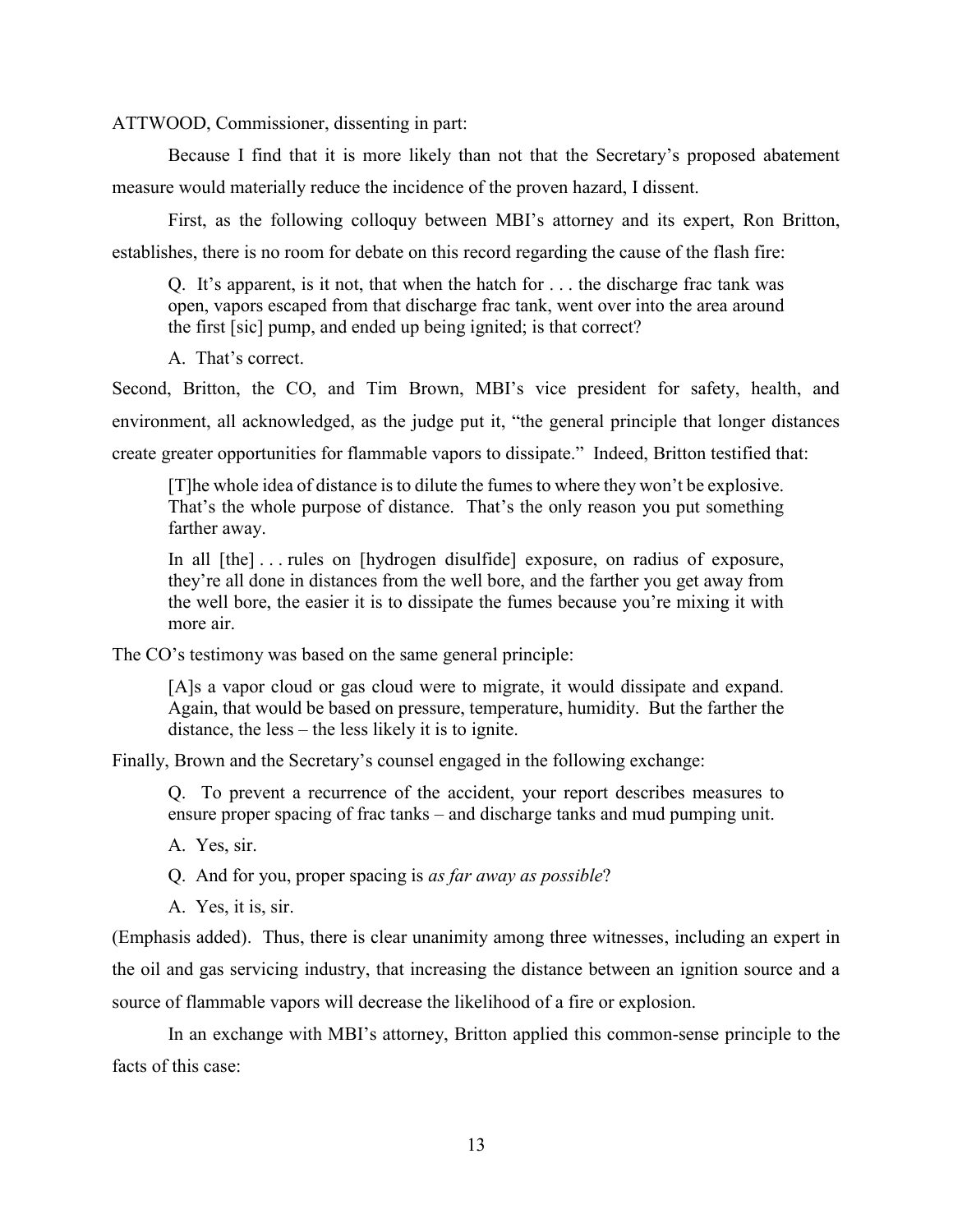Q. Do you have an opinion on whether or not this incident would've been prevented had the hatch on top of the discharge frac tank been kept closed—

\* \* \* \*

A. My answer was – let's see. Your question was: If the hatch had been closed, would the accident have happened, and my answer is: No, it would not.

In addressing this testimony my colleagues claim that Britton's response "on this point was predicated on the tank being completely sealed, with no fumes escaping it." This ignores, however, that Britton, an industry expert with an in-depth familiarity with frac tanks, had already heard Fifer's earlier testimony that the discharge tank had one hatch on top and *a vent at the back of the tank*, and that Fifer's plan had been to keep the hatch closed so that the fumes would escape out of that vent almost 50 feet farther away from the pump than the hatch. Thus, it is unreasonable to conclude that Britton, in responding to this question, was assuming that with the hatch closed, the tank would have somehow been "completely sealed."

Moreover, my colleagues misinterpret the meaning of the second quoted passage from Britton's testimony—MBI's counsel asked Britton the following: "would that 75-foot distance, if the hatches [sic] were open, would that *eliminate or substantially reduce* the hazard?" And Britton's response reflects that he is only answering whether such an abatement method would *eliminate* the hazard:

A. No. Because again, you've got the same problem, where's your wind coming from, what direction it's coming from. Is it early morning? You have these wide swings in temperature, and that affects it tremendously. You have 60 below up here.

- Q. How about 100 feet spacing?
- A. Same thing.

Elsewhere in his testimony Britton brings this point into focus by acknowledging that there are factors, such as wind and temperature, that can also play a role in the behavior of a flammable vapor cloud:

[N]obody's talked about the wind direction. What direction is the wind coming from? Are you putting the tank in a direct line where it would blow back over the frac tank, or is it going to be the opposite, is the frac tank blowing directly towards the reverse unit?

If the pump and the motor is 100 feet away downwind from the frac tank, then you're going to blow the fumes right over it. Even if it's 100 feet away, you'll probably have an accident there.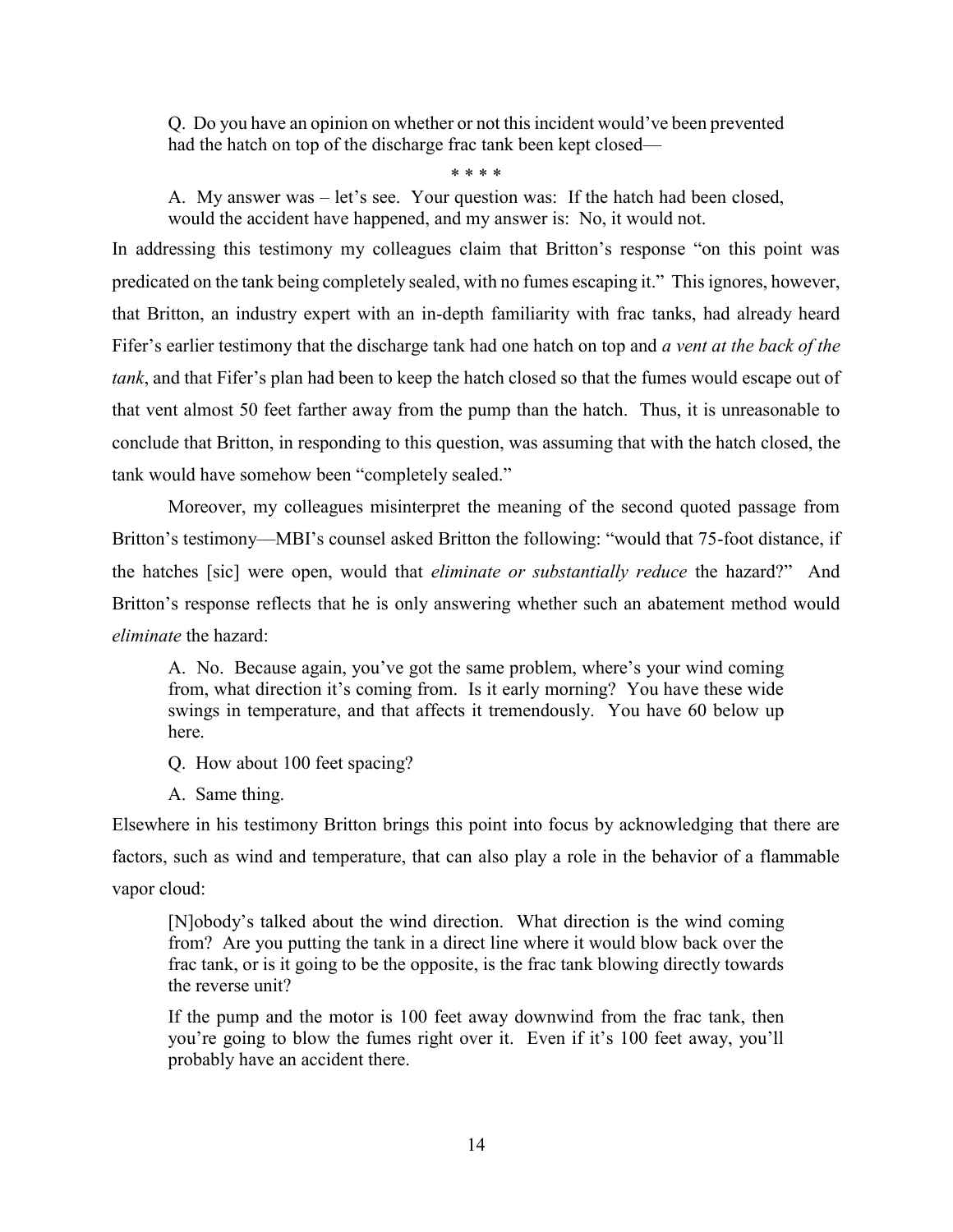So you've got to look at the wind and stuff.

 $\overline{a}$ 

The fact that several variables may affect the behavior of a vapor cloud appears to be at the heart of Britton's conclusion that even a 100-foot distance between the frac tank and the pump may not eliminate the hazard. However, he never claims that—holding those other variables constant increasing the distance between the pump and the discharge tank would not have materially reduced the incidence of the hazard. And his emphatic declaration that "the whole idea of distance is to dilute the fumes to where they won't be explosive" leads to the exact opposite conclusion.

Of course, only two of the variables mentioned by Britton are actually subject to employer control: distance and wind direction vis-a-vis the vapor cloud and the ignition source. Presumably it is for that very reason that the Secretary based the wording of his proposed abatement measure on Section 12.1.8 of the American Petroleum Institute's Recommended Practice 54, "Occupational Safety for Oil and Gas Well Drilling and Servicing Operations," which only recommends controls for distance and wind direction:

Discharges of oil or gas to the atmosphere should be to a safe area, preferably on the downwind side of the well and a minimum of 100 ft . . . from the wellhead, open flame, *or other source of ignition*

(emphasis added).<sup>1</sup> My colleagues seek to minimize the significance of this API provision, noting that it is contained in a section dealing with "Special Services," which are not implicated in this case, and that the "Fire Prevention and Protection" section of the API standard does not contain such a provision. But the Secretary does not argue that this API provision is directly applicable (or establishes feasibility); rather he relies on the common-sense logic supporting it, *along with Britton's expert testimony that the accident would not have occurred*, 2 to establish that a 100-foot

<sup>&</sup>lt;sup>1</sup> My colleagues' discussion of the API recommendation is misleading. The only API provision on which the Secretary relies to prove *efficacy* is contained in the "Special Services" section and is quoted above. Thus, it is irrelevant that MBI complied with a separate API provision that recommends a mud pump be placed at least 100 feet from the wellhead.

<sup>&</sup>lt;sup>2</sup> My colleagues argue that there is no "expert testimony explaining the [API] standard's relevance to the circumstances in this case." This is plainly erroneous. As I emphasize above, Britton testified that "[i]f the hatch had been closed," the accident "would not" have happened. And, of course, Britton, an expert in the industry, must have known that with the hatch closed any discharge of gases would occur from the frac tank's rear vent line approximately 75 feet from the mud pump. Thus, this testimony establishes the relevance and efficacy of the API "Special Services" provision—if Britton believed a 75-foot distance would have prevented the accident, it is obvious that the API's 100-foot requirement would also be effective.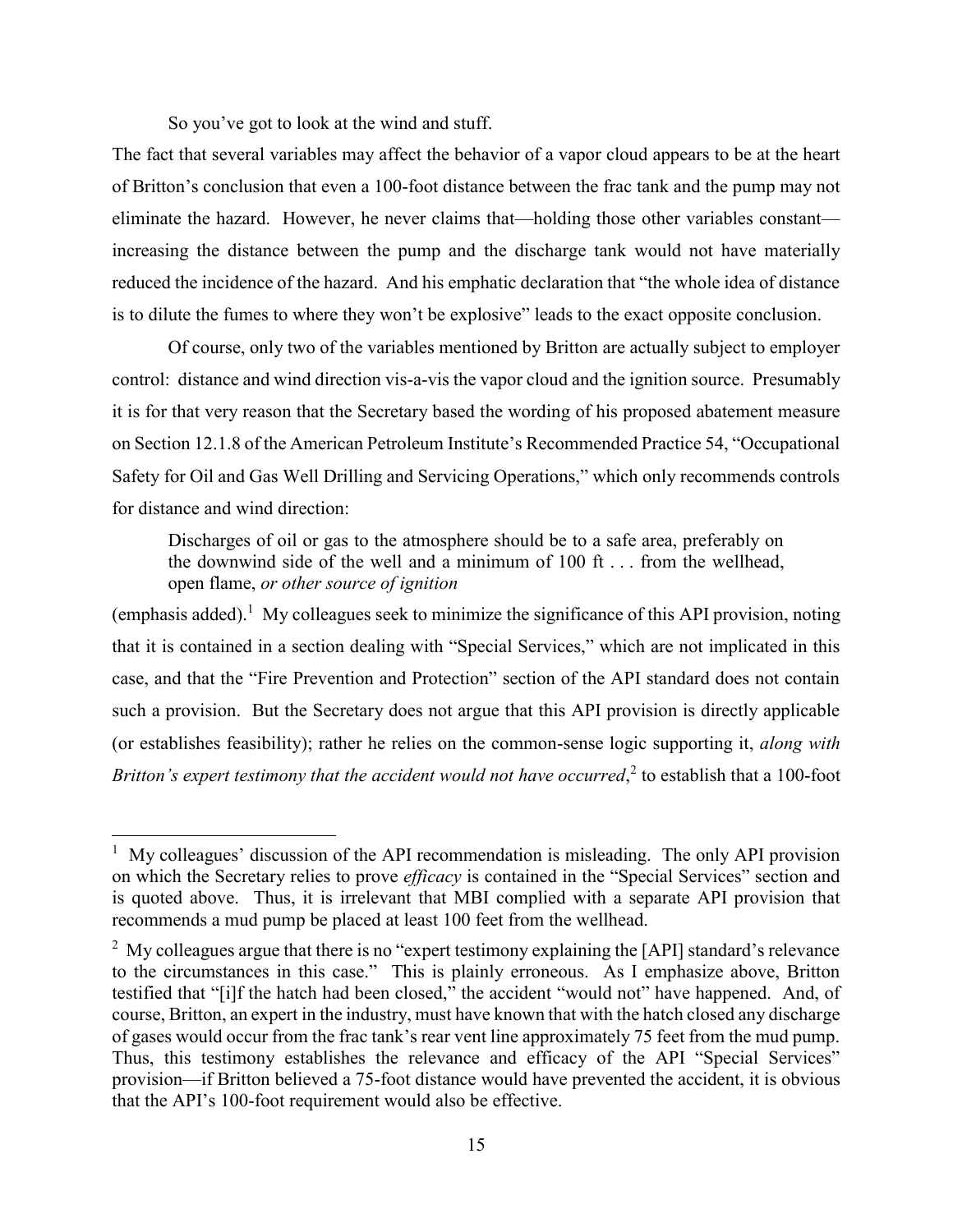downwind distance between a discharge of oil or gas and an ignition source is materially safer.<sup>3</sup> *See ACME Energy Servs.*, 23 BNA OSHC 2121, 2128 (No. 08-0088, 2012), *aff'd*, 542 F. App'x 356 (5th Cir. 2013) (finding that being farther away from a falling object was an obvious means of materially reducing the hazard the object posed). I find this evidence more than sufficient to establish that the Secretary's proposed abatement method would materially reduce the hazard.

Accordingly, because I find the Secretary established a feasible and effective means of abatement, I dissent.

Dated: March 1, 2018 Cynthia L. Attwood

 $\overline{a}$ 

 $\sqrt{s/}$ Commissioner

 $3$  At the hearing, Britton testified to the veracity of the API recommendation, stating that the API is "the only group that has credibility" and that "everybody believes in them."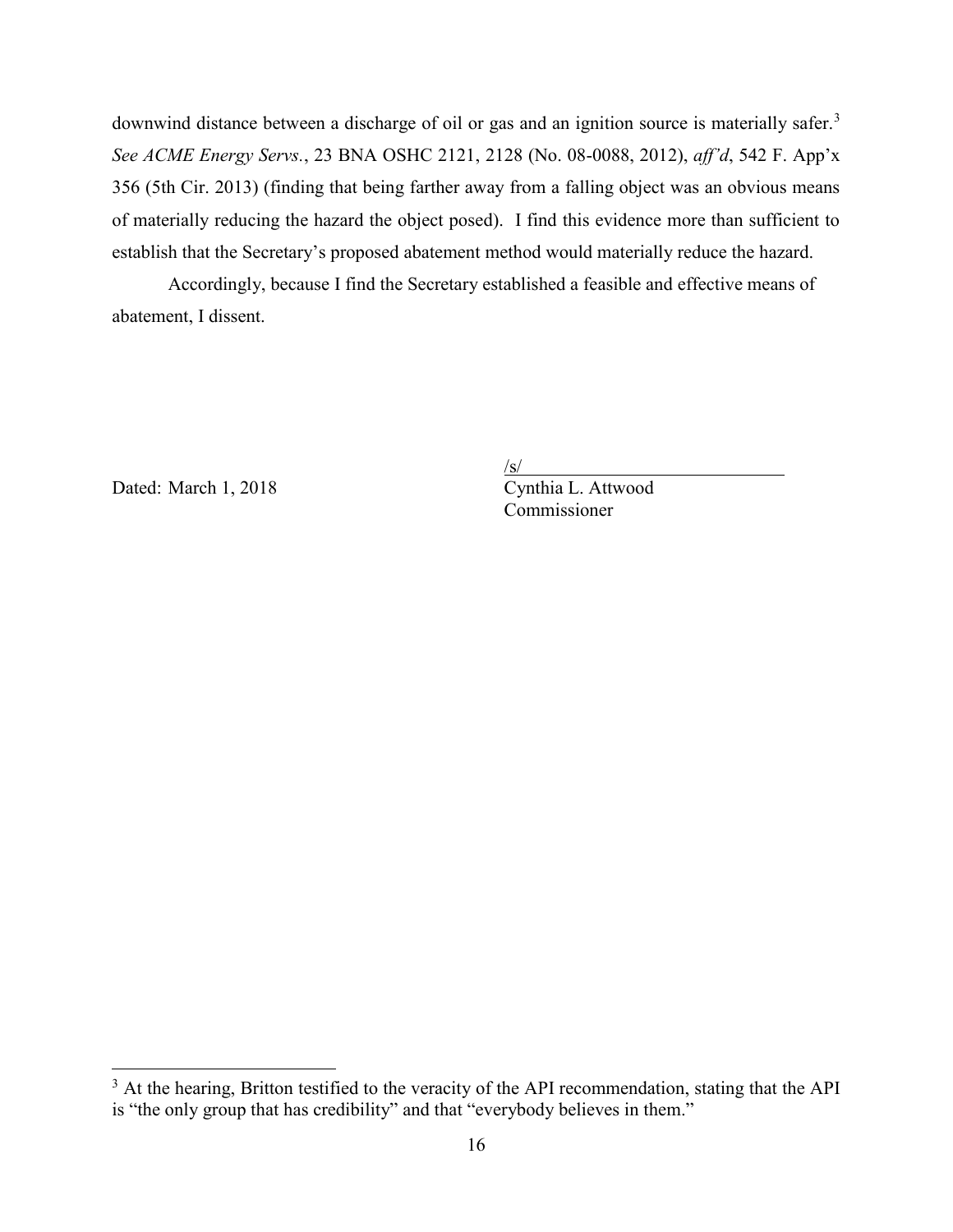# **UNITED STATES OF AMERICA OCCUPATIONAL SAFETY AND HEALTH REVIEW COMMISSION**

SECRETARY OF LABOR,

Complainant,

v.

DOCKET NO. 13-1817

MISSOURI BASIN WELL SERVICE, INC. and its successors,

Respondent.

Appearances:

Ronald Gottlieb, Esq., Office of the Solicitor, U.S. Dept. of Labor, Denver, CO/Washington, DC For Complainant

David E. Jones, Esq., Ogletree, Deakins, Nash, Smoak & Stuart, P.C., Atlanta, GA For Respondent

Before: Administrative Law Judge Brian A. Duncan

## **DECISION AND ORDER**

# **Procedural History**

This matter is before the United States Occupational Safety and Health Review Commission ("Commission") pursuant to Section 10(c) of the Occupational Safety and Health Act of 1970, 29 U.S.C. § 651 *et seq*. ("the Act"). On April 2, 2013, the Occupational Safety and Health Administration ("OSHA") investigated a flash fire that occurred the previous day at Well Site Ravin 26-35-3H in Watford City, North Dakota ("worksite"). (Tr. 48–50; Ex. C-1). As a result of that inspection, OSHA issued a *Citation and Notification of Penalty* ("Citation") to Respondent. The Citation alleges a single, serious violation of Section 5(a)(1) of the Act (also known as the "General Duty Clause"), with a proposed penalty of \$7,000.00. Respondent timely contested the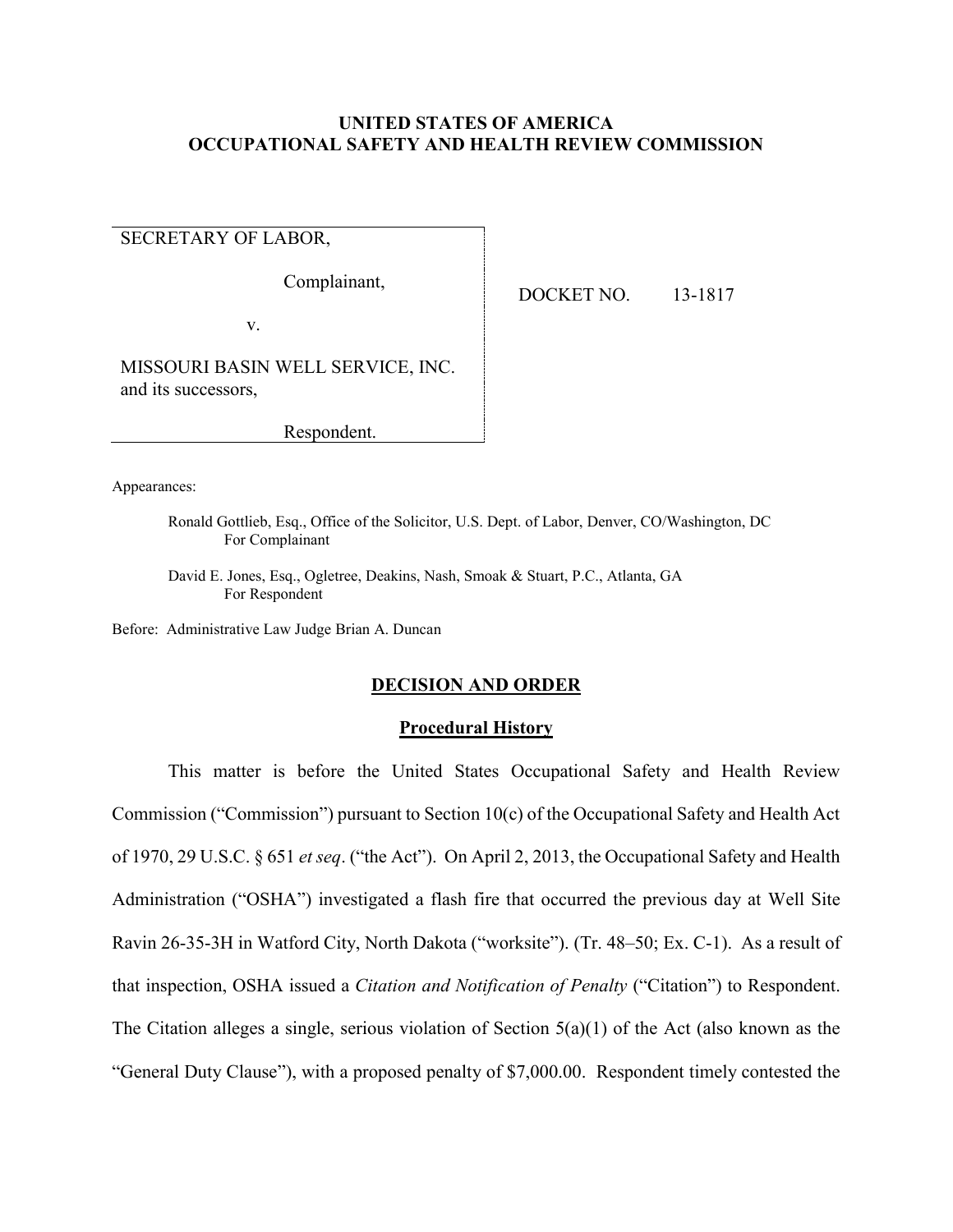Citation. A trial was conducted in Bismarck, North Dakota on September 9–10, 2014. The parties each submitted post-trial briefs for consideration.

Six witnesses testified at trial: (1) John Young, OSHA Compliance Safety and Health Officer ("CSHO"); (2) Mike Fifer, Respondent's worksite foreman, also known as a "tool pusher"; (3) Tim Brown, Respondent's Vice President of Health, Safety, and Environment; (4) Ron Britton, a Petroleum Engineer and Registered Professional Engineer called by Respondent as an expert witness; (5) Brian Bosch, Respondent's Health, Safety, and Environment Manager for the Workover Rig Division; and (6) Mitchell McGowan, a former employee of Respondent.

## **Jurisdiction**

The parties stipulated that the Commission has jurisdiction over this proceeding pursuant to Section 10(c) of the Act. (Tr. 35). The parties also stipulated that, at all times relevant to this proceeding, Respondent was an employer engaged in a business and industry affecting interstate commerce within the meaning of Sections 3(3) and 3(5) of the Act, 29 U.S.C. § 652(5). (Tr. 35). *Slingluff v. OSHRC*, 425 F.3d 861 (10th Cir. 2005).

#### **Background**

Respondent is an oil and gas well-servicing company based in Belfield, North Dakota. (Tr. 458). As is relevant to this case, Respondent operates pulling units, also known as workover units or rigs. (Tr. 379, 398). These rigs are mounted onto 18-wheel trucks, which travel to a customer's well site. (Tr. 379). Typically, the customer, also known as the "operator", owns the well and is represented on site by a "company man". (Tr. 399–400). The company man provides direction to the well-servicing company regarding the job it has been hired to perform. (Tr. 299, 401). In this instance, Respondent was hired by Abraxas Petroleum Corp. to perform well servicing operations at the Ravin Well. (Tr. 248). On April 1, 2013, Respondent's crew was performing a well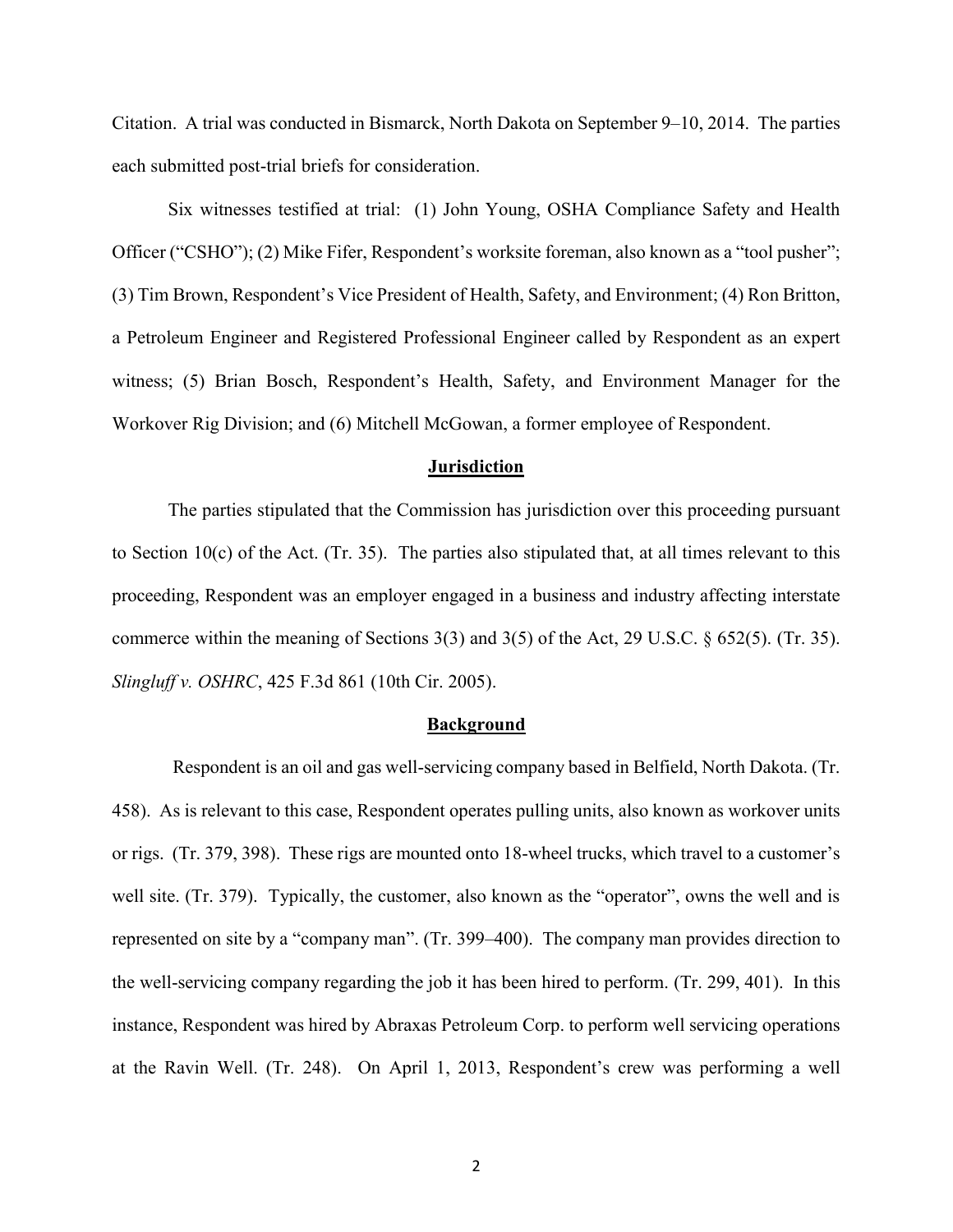circulation, which uses water to clean out impediments inside upper well piping, such as leftover drilling mud and sand. (Tr. 276, 318, 420, 423, 513).

Prior to discussing the specific incident and conditions at issue, it is important to discuss some general oil/gas drilling principles applicable to this case. According to Ron Britton, Respondent's expert, oil wells generally go through four stages: (1) Exploration, negotiation, and preparation of the site for drilling; (2) Drilling, wherein a drilling rig and derrick are moved onto the well site, a hole is drilled from the surface of the earth, and pipe is run into the hole in various lengths and directions; (3) Well servicing, wherein workover units are brought on site to handle smaller pipes, fracking (if implemented), well completion, and other service-type work; and (4) Production, wherein oil and gas are extracted from the earth, separated, and stored. (Tr. 378–380).

 The Ravin well is known as a directional well. (Tr. 404). It was first developed by drilling straight down roughly 10,000 feet (nearly 2 miles). (*Id.*). Using a series of attachments, the drill was slowly turned until the hole ran horizontal (parallel with the earth's surface) at a distance of approximately 11,270 feet below the ground. (Tr. 405). The well then continues laterally (parallel to the surface) for approximately 10,000 additional feet, for a total well bore length of 21,350 feet. (Tr. 405; Exs. R-3, R-4). The end product was an L-shaped hole running from the surface of the well site for approximately 4 miles underground. (Tr. 405).

The well contains a series of progressively smaller pipes, including a seven-inch string that stretches from the surface down to the turn at 11,270 feet. (Tr. 408; Ex. R-3). Cement was pumped into the well through the seven-inch pipe, which then flowed out of that pipe and back up toward the surface to a depth of 4,200 feet, in what is known as the "annular space". (*Id.*). The annular space is the gap between the outside of the seven-inch pipe and the walls of the drilled hole. (Exs.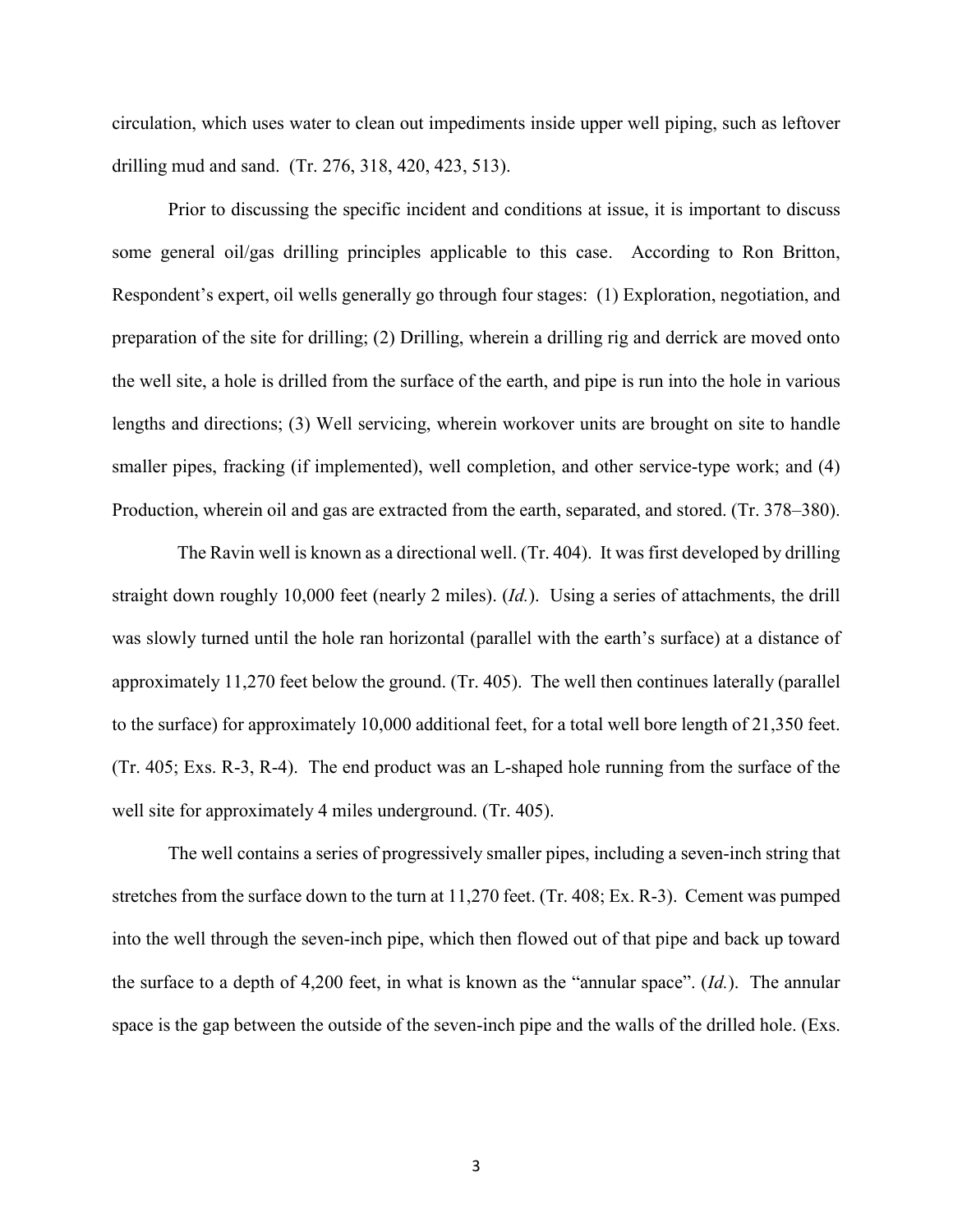R-3, R-4). Once that was completed, the remaining horizontal portion of the hole was drilled, and four-and-a-half-inch pipe was inserted all the way to the end of the hole. (Tr. 409).

The horizontal section of pipe in the Ravin well, known as the "pay zone", is where hydraulic fracturing or "fracking" had recently occurred. (Tr. 410–411). Fracking was described during the trial as the forcing of sand and water down into a well, then out perforations in well piping, to over-pressurize and expand cracks in the earth around the pipe, then reducing that pressure so that oil/gas will flow back into the pipe and out of the well. (Tr. 158–159, 220–221, 379-380). The pay zone piping is typically divided into 1,000-foot sections, which are fracked in succession. (Tr. 412). Once the flowback of oil/gas ends, typically 2–3 months after the fracking process, the operator calls out a well servicing company like Respondent to circulate the well, which involves flushing water through the upper piping. (Tr. 411-413). It's the circulation of the well which led to the events that are at issue in this case.

On the morning of April 1, 2013, Abraxas called in Respondent to circulate the well. The first step was to run a "bridge plug" down the four-and-a-half-inch pipe. (Tr. 414). The bridge plug was designed to expand inside the pipe and seal off the pay zone to prevent hydrocarbons (oil/gas) from escaping from the well during the circulation process. (Tr. 415; Ex. R-4). Once the plug was set, it was tested with several thousand pounds of pressure to ensure a proper seal. (*Id.*). A perforating gun was then sent down the four-and-a-half inch pipe to punch an 18-inch diameter hole in the pipe just above the bridge plug. (Tr. 417; Ex. R-4). This hole would allow water to be circulated down through the four-and-a-half-inch pipe and then back up to the surface through the annular space between the four-and-a-half-inch pipe and the seven-inch pipe. (Tr. 319, 416).

Wells are typically circulated to either improve production or to prepare for the removal of the frack string (the pay zone piping). (Tr. 420). In this particular case, Respondent circulated the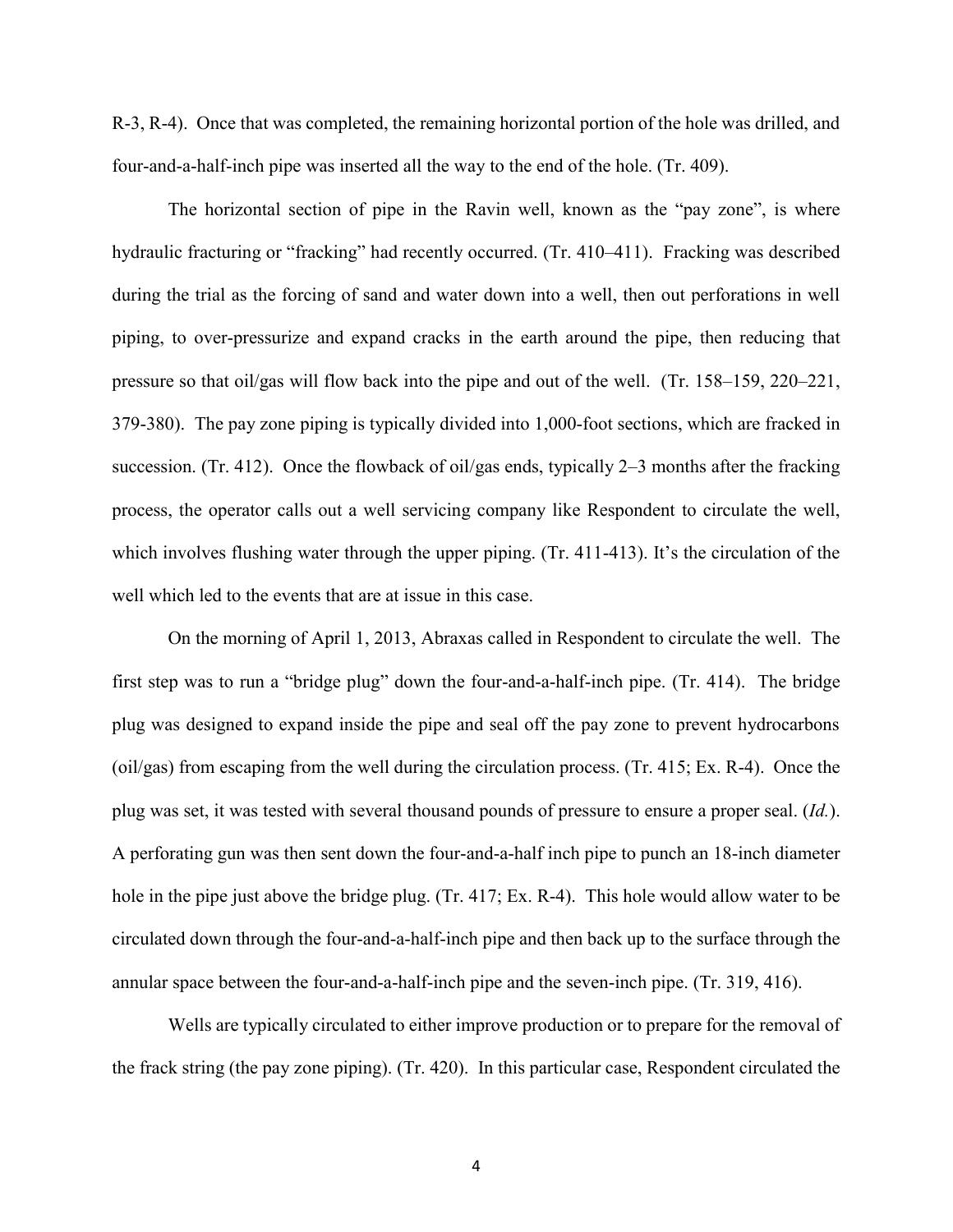well in order to prepare for the removal of the frack string. (Tr. 301). In order to accomplish this, Respondent's crew, led by tool pusher Mike Fifer, set up the circulation equipment the day before the accident. (Tr. 303). The initial set-up included a diesel pump (which pulls water out of a supply tank, forces it down the well, and back out into a receiving tank); a 500-barrel enclosed frack tank (which was supplied by Abraxas and contained the source water that was to be pumped down into the well); and a 120-barrel, open-top tank (which was intended to receive the circulated water after it came back out of the well). (Tr. 302–305, 320).

There is no dispute that the diesel pump, the 500-barrel tank, and the 120-barrel tank were each placed at least 100 feet from the wellhead. (Tr. 80, 306-307). According to Mr. Fifer, the 120-barrel receiving tank was also placed approximately 75 feet away from the diesel pump as a preventative measure to address the possibility that fumes or vapors from the tank might travel toward the diesel pump motor, which is a potential ignition source.<sup>1</sup> (Tr. 252, 306).

The next day, however, Mr. Fifer's original equipment configuration was overridden by Abraxas' company man, Scott Hutzenbiler.<sup>2</sup> (Tr. 264). Mr. Hutzenbiler wanted to use 500-barrel frack tanks for both the water supply tank and the circulated water receiving tank, because the 120 barrel open top tank would have to be emptied two or three times during this process, which would cost Abraxas more money. (Tr. 310, 431). The water in the 500-barrel supply tank had been delivered by trucks at the direction and control of Abraxas. (Tr. 250-251).

Mr. Hutzenbiler also instructed Mr. Fifer and his crew to move the diesel pump closer to the tanks. (Tr. 264–265; Ex. C-1(c), (j), (p)). Mr. Fifer expressed reservations about these instructions, because of his 75-foot spacing preference. However, he consented because he could

 $\overline{a}$ 

<sup>1.</sup> Mr. Fifer testified that he had learned this practice during his time with two previous well-servicing companies, but that Respondent did not have such a spacing requirement with respect to the frack tank and mud pump. (Tr. 262- 263, 305, 468).

<sup>2.</sup> Mr. Hutzenbiler was not called as a witness by either party.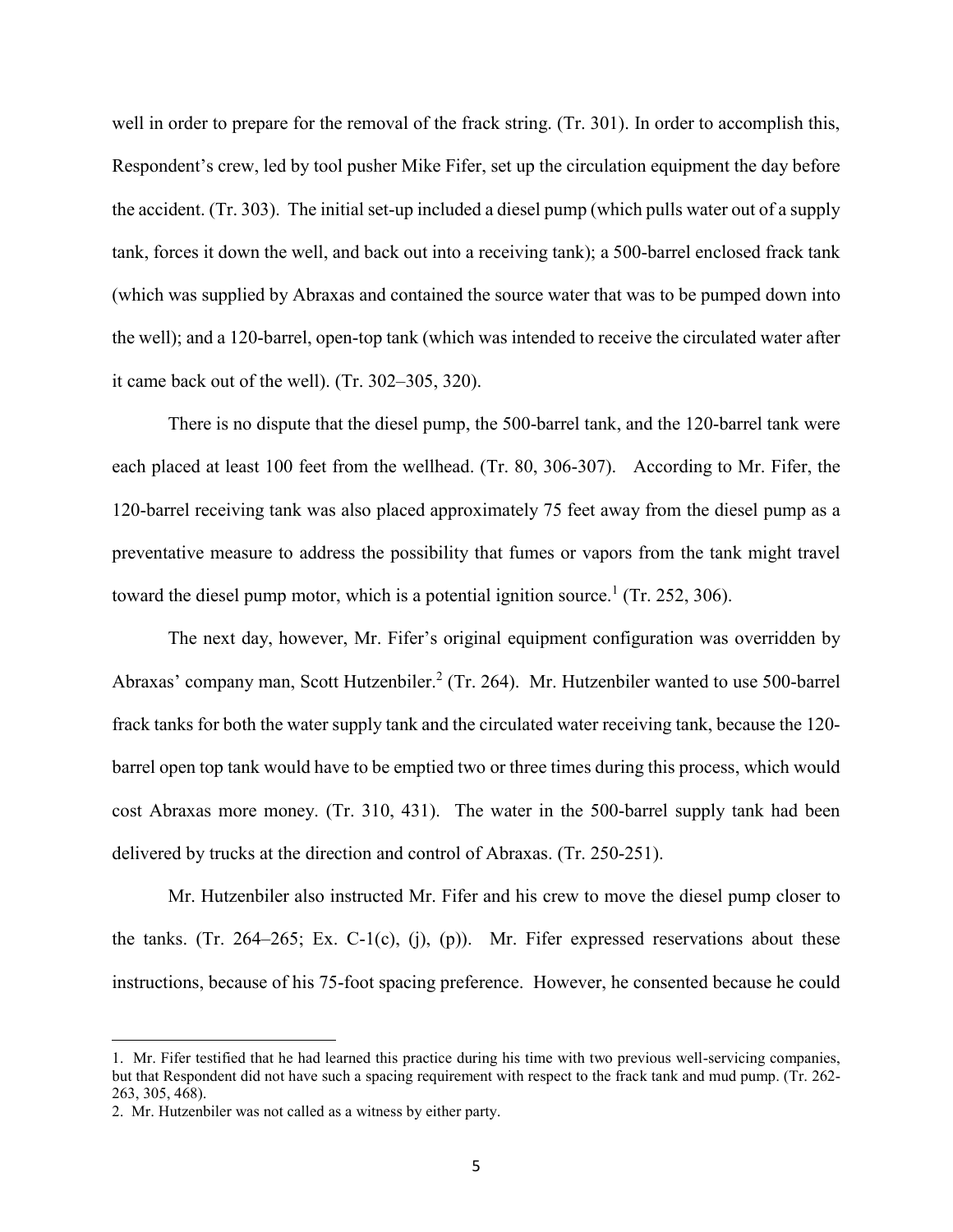keep the top hatch of the receiving tank closed, and allow any possible gases or vapors to escape through the vent line at the back of the frack tank, which, in his estimation, was still 75 feet away from the diesel pump. (Tr. 264–266, 308–309, 311; Ex. C-1(k), (l), and (p)). As an added precaution, Mr. Fifer directed his crew to keep the top hatch of the receiving tank closed during the circulation process. (Tr. 265-266). This was confirmed by crew member Mitchell McGowan, who testified that Mr. Fifer told the crew to "stay away from that hatch." (Tr. 526). According to Mr. Fifer, the top hatch of the receiving tank was closed when they began to circulate the well. (Tr. 268).

The well circulation process began by "topping off" the well with 60 barrels of water, which came from the 500-barrel water supply tank. (Tr. 279). Once the diesel pump was in operation and water was being forced into the well, Mr. Fifer went to sit in his work truck. After approximately one hour, Mr. Fifer got out of his truck and began walking back toward the pump. (Tr. 270-271). As he was walking, he observed "sparkly things" in the air above the diesel pump. (Tr. 271, 280-281). Almost immediately afterward, "it just flashed up into a big ball of fire." (*Id.*).

Unfortunately, one of Respondent's crew members, D.B., was standing next to the pump and experienced second degree burns on his head and neck from the flash fire.<sup>3</sup> (Tr. 271–272). The fire quickly dissipated, and co-workers helped D.B., but he missed 33 days of work as a result of his injuries. D.B. has since returned to full time employment with Respondent. (Tr. 85, 272). After the accident, Mr. Fifer observed a "lazy flame" hovering over the top hatch of the circulated water receiving tank, which was open at that point. (Tr. 65, 272, 333).

The accident was reported to OSHA, and CSHO John Young traveled to the worksite the next day: April 2, 2013. (Tr. 48). CSHO Young met with both Respondent and Abraxas

<sup>3.</sup> D.B.'s full name is not being used due to privacy concerns.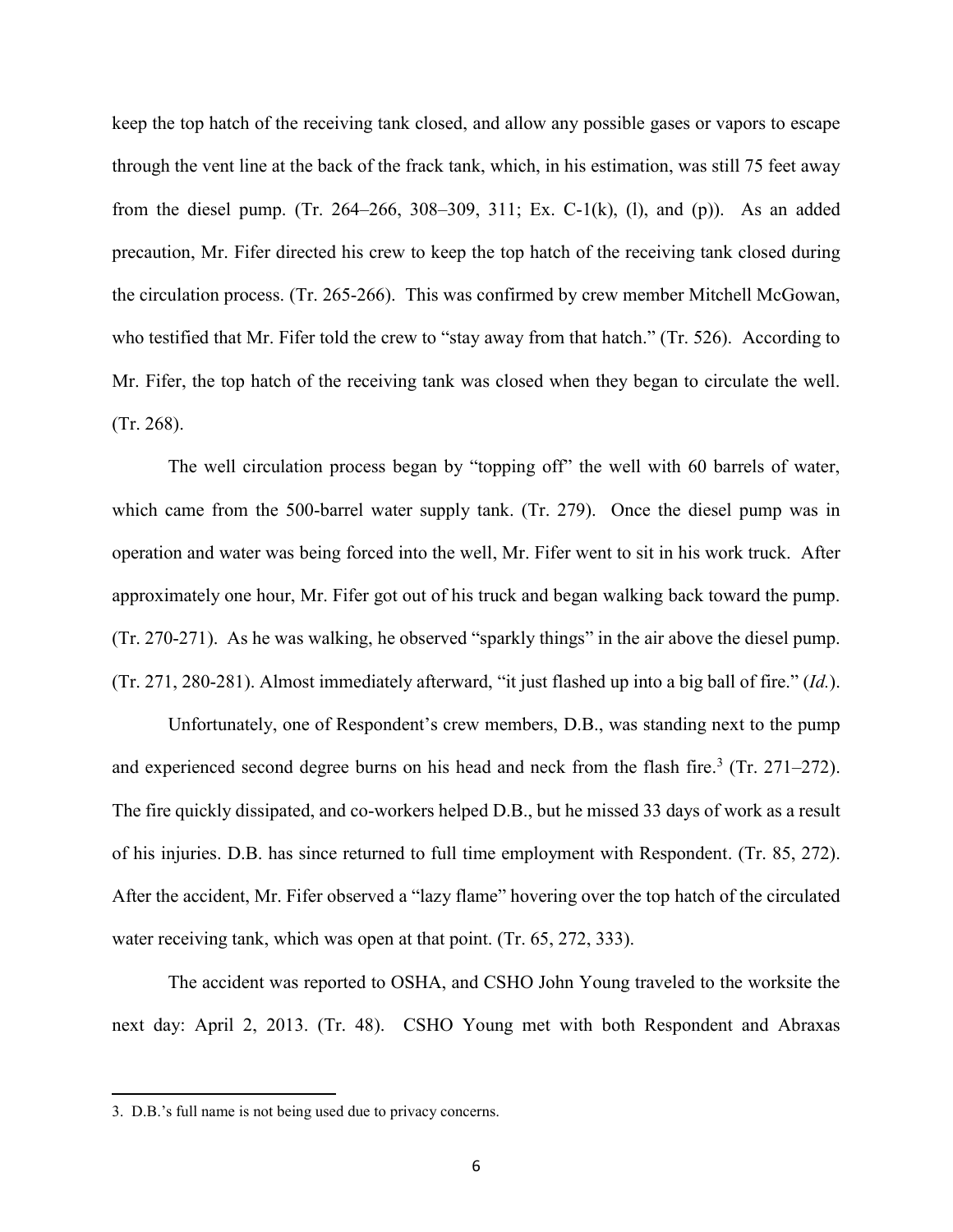representatives, interviewed employees, and took photographs of the worksite, which illustrate the

layout of the pump, wellhead, and frack tanks as they were on the day of the accident. (Tr. 49; Ex.

C-1). After completing his investigation, CSHO Young recommended the issuance of the violation

at issue in this case:

# **Citation 1, Item 1**

Section  $5(a)(1)$ : The employer did not furnish employment and a place of employment which were free from recognized hazards that were causing or likely to cause death or serious physical harm to employees in that employees were exposed to fire and explosion hazards:

(a) On or about April 1, 2013, an employee received hand and face burns from a vapor explosion during a down hole well cleaning operation at Well Site 26-35-3H, Watford City, ND. The employer did not ensure that an ignition source, the generator pumping unit it used during the down hole well cleaning operation, was located a safe distance from discharges of oil and gas to the atmosphere from the frack tank used for the cleaning operation. The generating pump unit was less than thirty feet from the frack tank. <sup>4</sup>

Abatement Note: Among other methods, on feasible and acceptable method to abate this hazard would be to ensure that: "Discharges of oil and gas to the atmosphere should be to a safe area, preferably on the downwind side of the well and a minimum of 100 feet (30.5 m) from the wellhead, open flame, or other sources of ignition.", [sic] as described in Section 12 of the America Petroleum Institute Recommended Practice 54, "Occupational Safety for Oil and Gas Well Drilling and Servicing Operations".

The cited provision in the Act provides:

Each employer shall furnish to each of his employees employment and a place of employment which are free from recognized hazards that are causing or are likely to cause death or serious physical harm to his employees . . . .

29 U.S.C. § 654(a)(2).

 $\overline{\phantom{a}}$ 

# **Applicable Law**

To establish violation of the general duty clause, Complainant bears the burden of proving,

by a preponderance of the evidence, that: (1) a condition or activity in the workplace presented

a hazard; (2) the employer or industry recognized that hazard; (3) the hazard was likely to cause

<sup>4.</sup> As amended by *Order* dated July 1, 2014.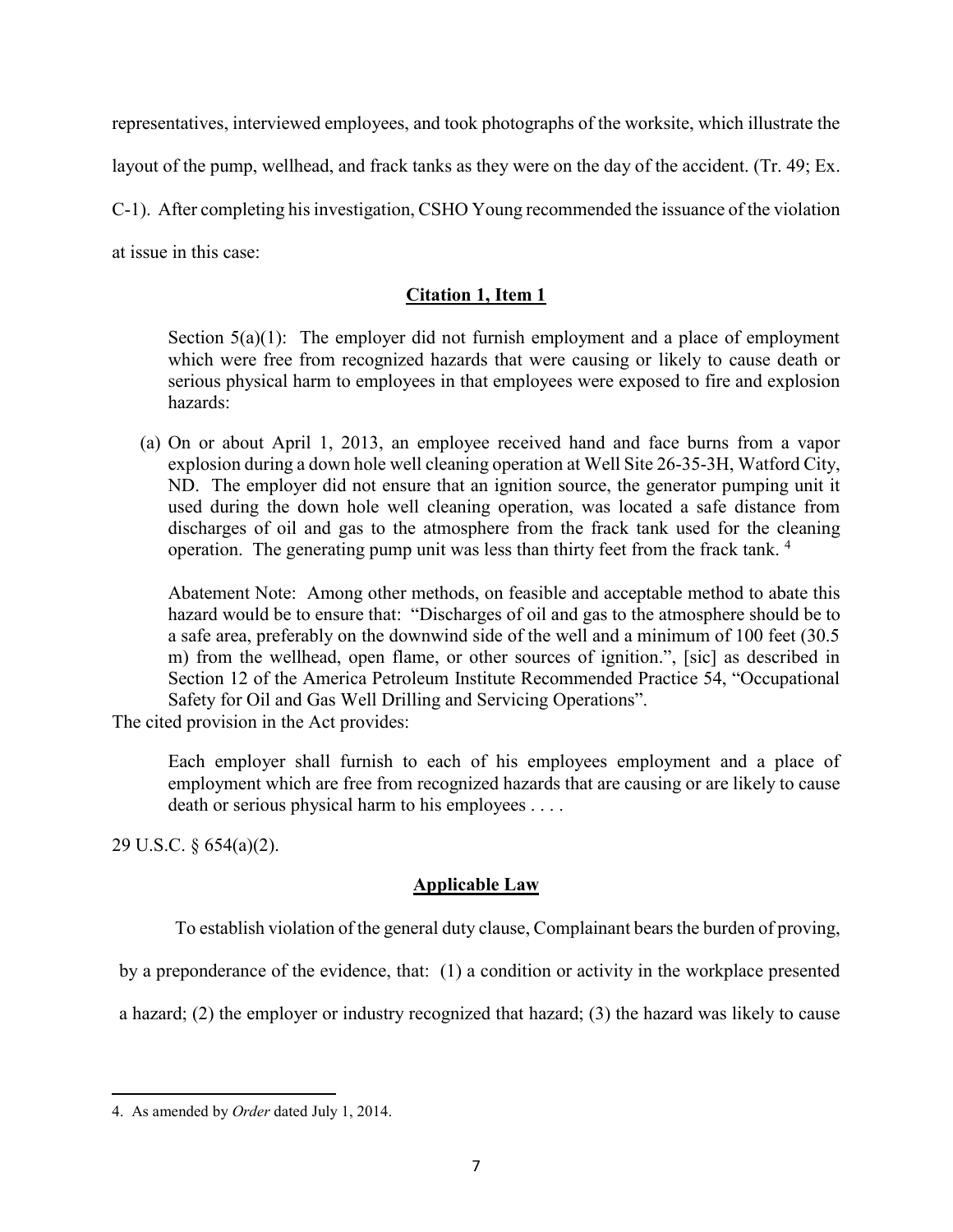death or serious physical harm; and (4) a feasible and effective means existed to eliminate or materially reduce the hazard. *Pelron Corp.*, 12 BNA OSHC 1833, 1835 (No. 82-388, 1986); 29 U.S.C. § 654(a)(1); *see also Fabi Constr. Co. v. Sec'y of Labor*, 508 F.3d 1077, 1081 (D.C. Cir. 2007) ("In other words, 'the *Secretary* must prove that a reasonably prudent employer familiar with the circumstances of the industry would have protected against the hazard in the manner specified by the Secretary's citation.'" (quoting *L.R. Willson & Sons, Inc. v. OSHRC*, 598 F.2d 507, 513 (D.C. Cir. 1983))). Complainant must also prove that Respondent knew, or with the exercise of reasonable diligence, could have known, of the violative condition. *Tampa Shipyards*, 15 BNA OSHC 1533, 1535 (Nos. 86-360, 86-469, 1992).

A violation is "serious" if there was a substantial probability that death or serious physical harm could have resulted from the violative condition. 29 U.S.C. § 666(k). Complainant need not show that there was a substantial probability that an accident would actually occur; he need only show that if an accident occurred, serious physical harm could result. *Phelps Dodge Corp. v. OSHRC*, 725 F.2d 1237, 1240 (9th Cir. 1984).

### **Discussion**

The focus of the violation alleged in this case is on the physical placement of the 500-barrel circulated water receiving tank less than 100 feet from the diesel pump.<sup>5</sup> To be clear, the issue is *not* the distance of any piece of equipment from the wellhead itself. It is undisputed that the pump and tanks were all at least 100 feet from the wellhead. (Tr. 307; Ex. R-25 at 17). In addition, as with most OSHA cases, the actual cause of the accident is not the issue to be decided, it is whether the working conditions and practices in place prior to accident were violated the requirements of the Act.

 $\overline{a}$ 

<sup>5.</sup> This is best illustrated by the amended Citation language described in Complainant's June 16, 2014 *Motion to Amend Complaint*: "The generator pumping unit was less than thirty feet from the frack tank."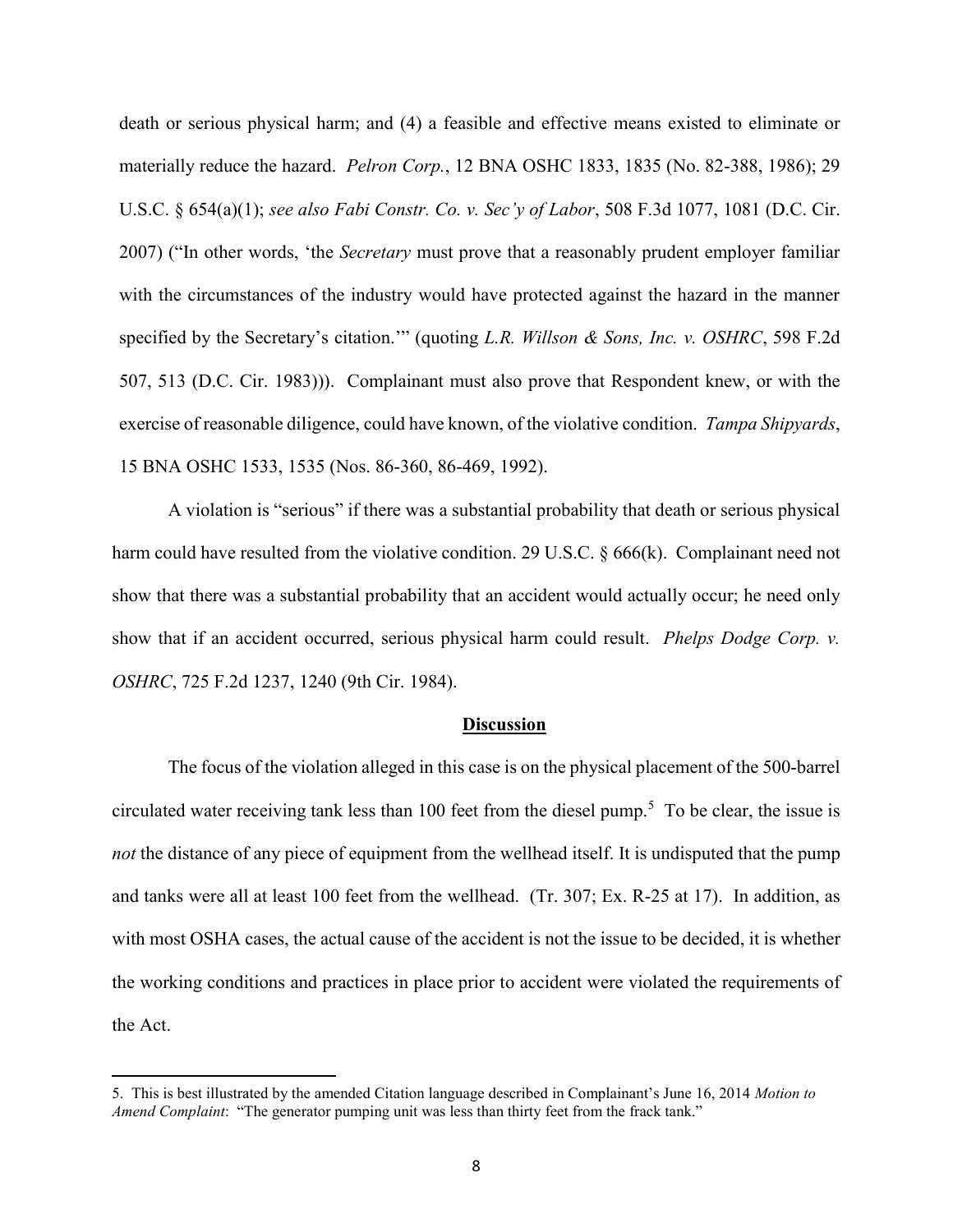The decision in this case was a difficult one. On one hand, Complainant has demonstrated legitimate concerns about the safety and health of employees in an industry that both parties agree, is inherently dangerous due to the ever-present risks associated with flammable liquids and gaseous hydrocarbons. Complainant advocates for practices and procedures which might minimize or even eliminate fires and employee injuries in this industry. On the other hand, Respondent established that it is an employer who recognizes and works diligently to address all of the possible hazards associated with oil and gas field work; has worked to be an industry leader in safety and health by hiring over 100 health, safety, and environment (HSE) employees and managers; was already in the process of building an 80-acre accident prevention training facility to avoid work-related accidents; and had implemented the use of fire-resistant clothing (FRC) at its well sites *prior to* OSHA issuing a memorandum mandating the same. (Tr. 196, 441, 469-473, 481; Exs. R-7 through R-14, R-20A).

## **A Condition in the Workplace Presented a Hazard which was Recognized by the Employer**

"A safety hazard at the worksite is a condition that creates or contributes to an increased risk that an event causing death or serious bodily harm to employees will occur." *Baroid Div. of NL Indust., Inc.*, 660 F.2d 439, 444 (10th Cir. 1981); *Otis Elevator Co.*, 21 BNA OSHC 2204 (No. 03-1344, 2007). Although an employer may not foresee the precise circumstances of a specific accident, the focus is on whether the employer knew the potential dangers associated with the location where its employees were working. *Id.*; *Associated Underwater Svcs*., 24 BNA OSHC 1248 (No. 07-1851, 2012) (finding that, in an underwater diving accident, the hazard was that a piling could fall, not that the jaws of a vibratory hammer were too small for the pad-eye to hold the piling). However, "[h]azards must be defined in a way that apprises the employer of its obligations, and identifies conditions or practices over which the employer can reasonably be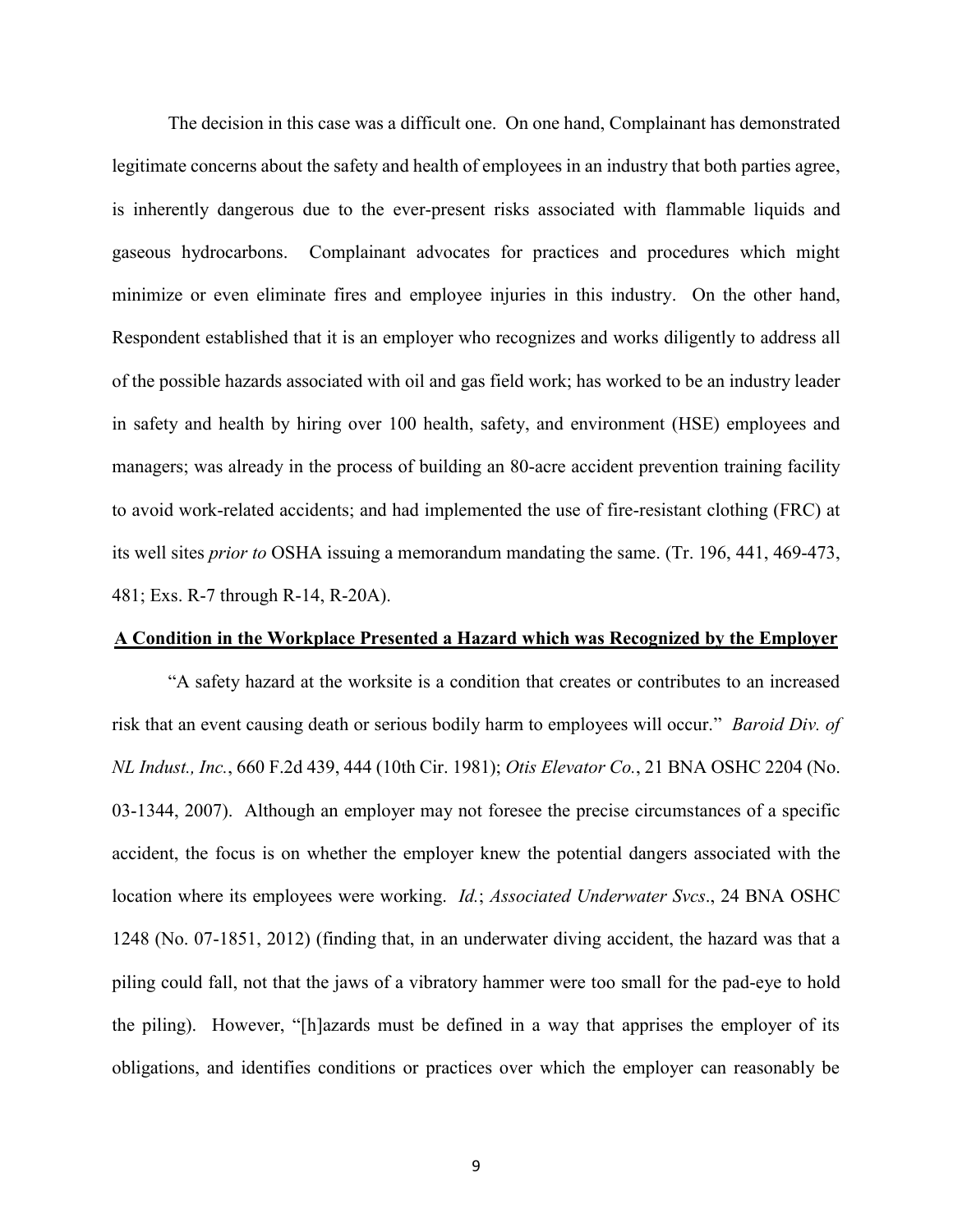expected to exercise control." *Pelron Corp.*, 12 BNA OSHC 1833 (No. 82-388, 1986) (citing *Davey Tree*, 11 BNA OSHC 1898, 1899 (No. 77-2350, 1984)).

On a basic level, and stripped of context in this case, the general hazard identified in the Citation is one that is very familiar to OSHA and the oil and gas industry—the existence of possible ignition sources on oil well worksites where flammable hydrocarbon vapors are typically present in some quantity. (Tr. 212; Ex. C-23). Both parties agree that fire and explosion hazards from hydrocarbon vapors are always a primary safety concern for employees working at oil well sites and can never be completely eliminated. (Tr. 206, 448; Ex. C-23; *Resp't Br*. at 7, 10, 27). Unfortunately, the constant presence of this hazard on oil well sites was illustrated by the flash fire and employee injury which occurred on April 1, 2013. $^6$ 

# **Respondent Implemented Numerous Protective Measures to Address the Hazard**

The Court accords the testimony of Ronald Britton, an expert witness called by Respondent, significant weight. Mr. Britton has over 50 years of experience in the oil and gas industry; holds numerous oil and gas industry certifications; is a board-certified forensic examiner in oil and gas technology; serves on two American Petroleum Institute subcommittees; and has consulted and testified on behalf of both industry employers and OSHA in proceedings before the Commission. (Tr. 374–387, 395). In summary, Mr. Britton testified that Respondent did everything that a safe oil well servicing company should have done at this worksite to mitigate, and attempt to eliminate, fire hazards from flammable hydrocarbon liquids and gases. (Tr. 442).

<sup>6.</sup> Respondent also argues, as a general challenge to the legal sufficiency of the Citation, that  $5(a)(1)$  violations cannot be based on non-mandatory industry standards. This argument is rejected, as "[i]t is well established that voluntary industry standards are admissible and probative evidence of industry recognition of hazards." *Cargill*, 10 BNA OSHC 1398 (No. 78-5707, 1982). The Court does recognize, however, that under certain circumstances, the fair notice doctrine may prevent non-mandatory industry standards from being enforced under Section 5(a)(1). *The Ruhlin Co.*, 2006 WL 6936753 at \*6–7 (No. 04-2049, 2006).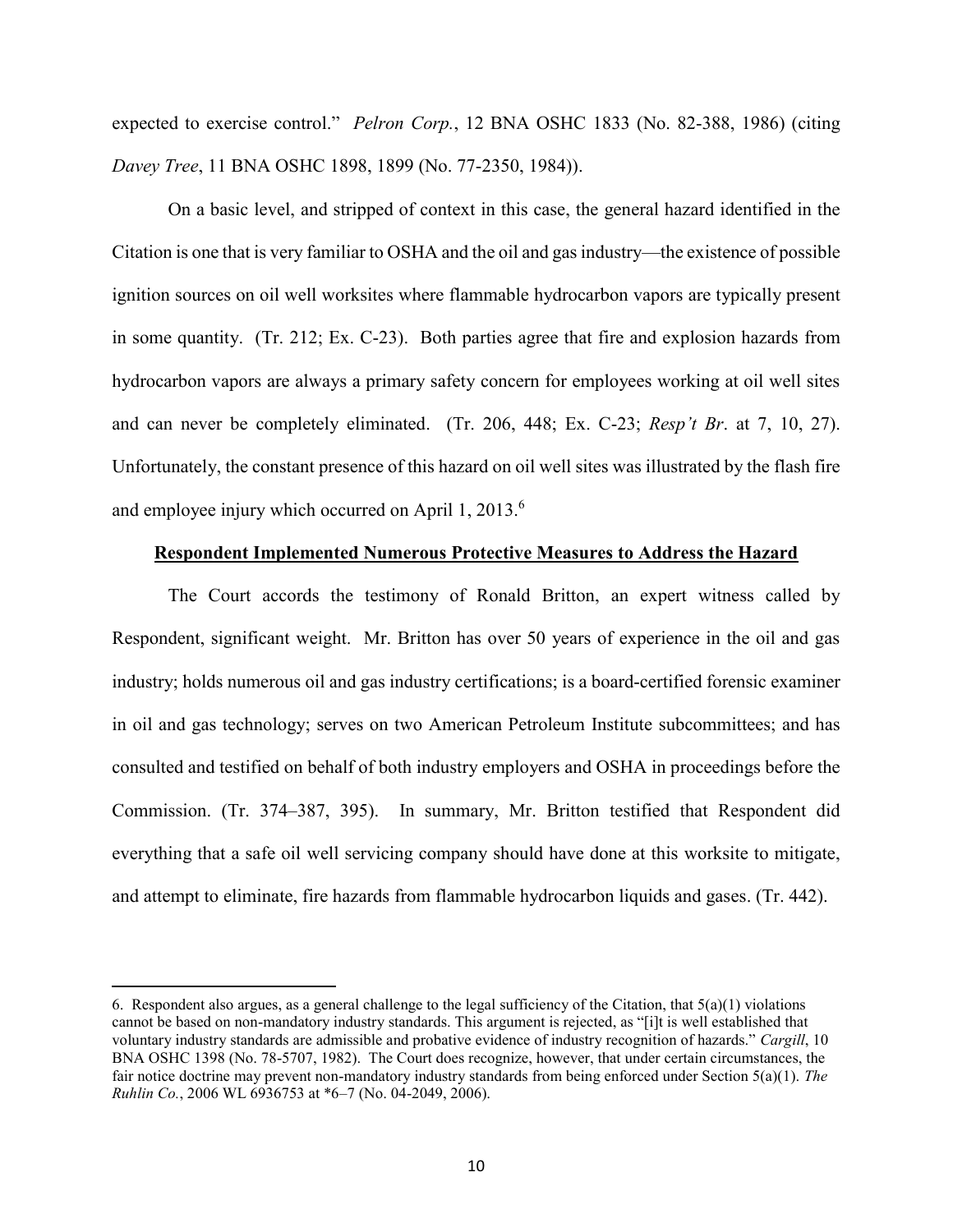More specifically, before the accident, Respondent had implemented the following measures, programs, and actions in an attempt to protect employees from a variety of oil well worksite hazards, including fire and explosion hazards:

- 1) Locating the water supply tank, the circulated water receiving tank, and the diesel pump at least 100 feet from the wellhead, pursuant to multiple industry guidelines (Tr. 307; Ex. R-25 at 17);
- 2) Training employees on fire prevention and control (Tr. 204–205, 321);
- 3) Ensuring the use of blowout preventers on the well to keep sudden, uncontrolled hydrocarbon emissions from coming up the well and affecting the entire well site (Tr. 198, 321);
- 4) Using a diesel pump equipped with spark arresters, to keep sparks from escaping the muffler (Tr. 195, 320, 509–510; Exs. C-24 at § 9.15, C-25, R-24);
- 5) Requiring all employees on the work site to wear Fire Resistant Clothing (FRC) (Tr. 205-206);
- 6) Using a diesel pump equipped with a kill switch, immediately shuts down the engine upon activation (Tr. 195, 320; Exs. C-24 at § 9.15, C-25);
- 7) Implementing and enforcing work rules prohibiting smoking, except in certain designated safe areas (199–200, 301);
- 8) Banning open flames on location (Tr. 201, 322);
- 9) Prohibiting cell phone use (Tr. 202, 322);
- 10) Training employees on well control issues (Tr. 197, 321);
- 11) Ensuring that fire extinguishers were available and accessible on location (which were immediately used in this case to extinguish the flames on D.B.) (Tr. 203, 323);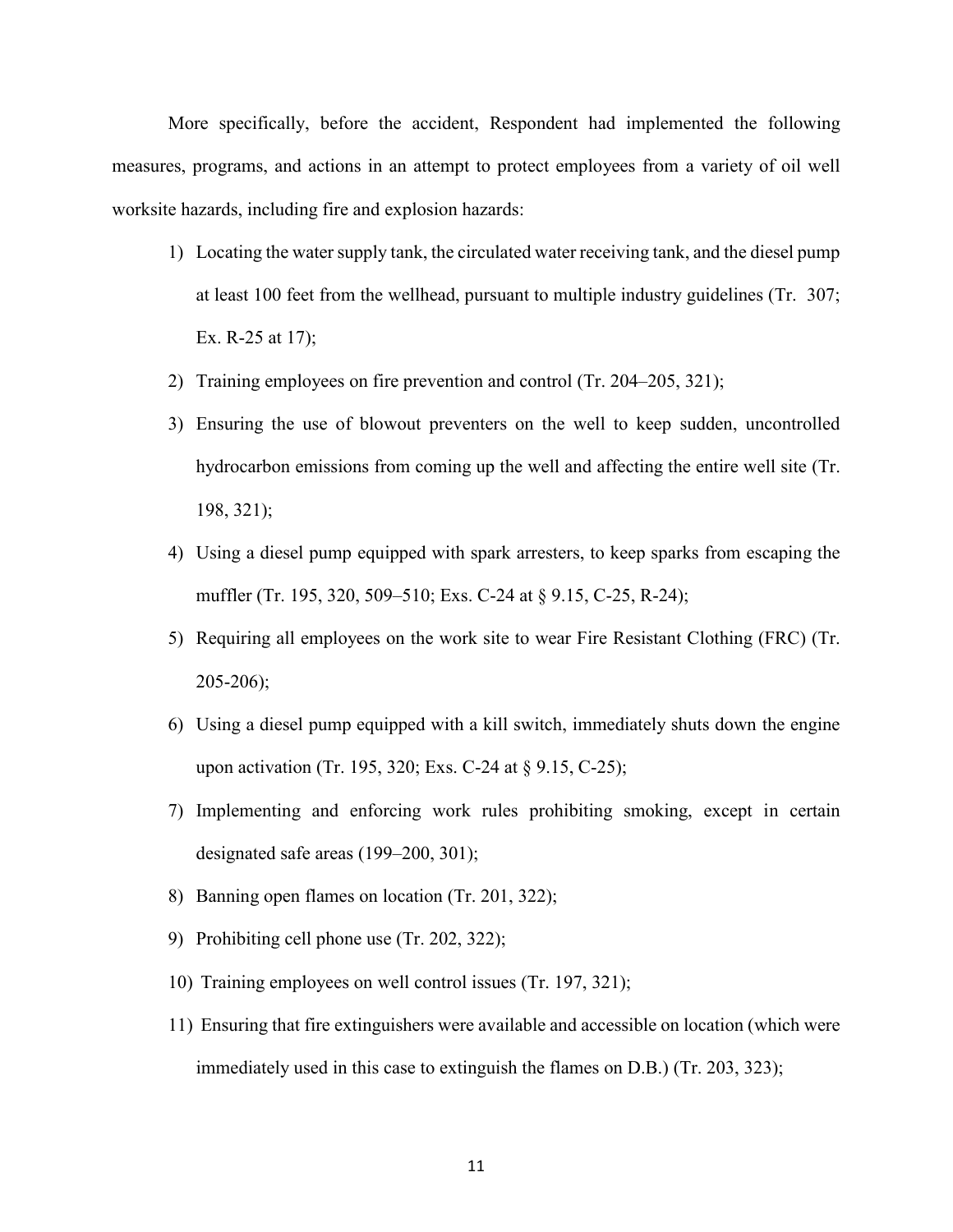- 12) Establishing emergency action plans (Tr. 203, 320; Ex. R-12);
- 13) Conducting a Job Safety Analysis for the well circulation operation (Tr. 300-301, 320);
- 14) Constructing and training its employees at an 80-acre accident prevention training center, which Mr. Britton testified, was the only one of its kind to his knowledge (Tr. 441).

CSHO Young even acknowledged Respondent's overall implementation of safety measures to protect employees from hydrocarbon gas vapor fires: "They had installed prudent measures to—what was your term—mitigate vapor explosions or fires, yes." (Tr. 205). Complainant, however, argues that Respondent's implemented safety measures were not enough. Complainant argues that, in addition to the actions above, the circulated water receiving tank should have been placed at least 100 feet from the diesel pump.

# **The Additional Protective Measure Argued by Complainant in the Citation was not Recognized by the Employer or the Industry**

None of the witnesses called by either party at trial had knowledge of this specific type of accident ever occurring before. (Tr. 141). While the occurrence or non-occurrence of an accident does not prove or disprove a violation, the fact that no witness from either side had ever heard of this type of accident occurring is relevant to a determination of whether this configuration of diesel pump and circulated water receiving tank was a prohibited practice under the Act.

Both parties agreed that fire hazards are extremely difficult, if not impossible, to completely eliminate from oil well worksites. In a memorandum issued in March of 2010 regarding the use of FRC, OSHA stated that "[i]nherent flash fire hazards are associated with oil and gas well drilling, servicing, and production-related operations." (Ex. C-23). Further, in stressing the importance of FRC, OSHA also noted, "Engineering and administrative controls serve to reduce, but do not eliminate, the potential for flash fires occurring during…well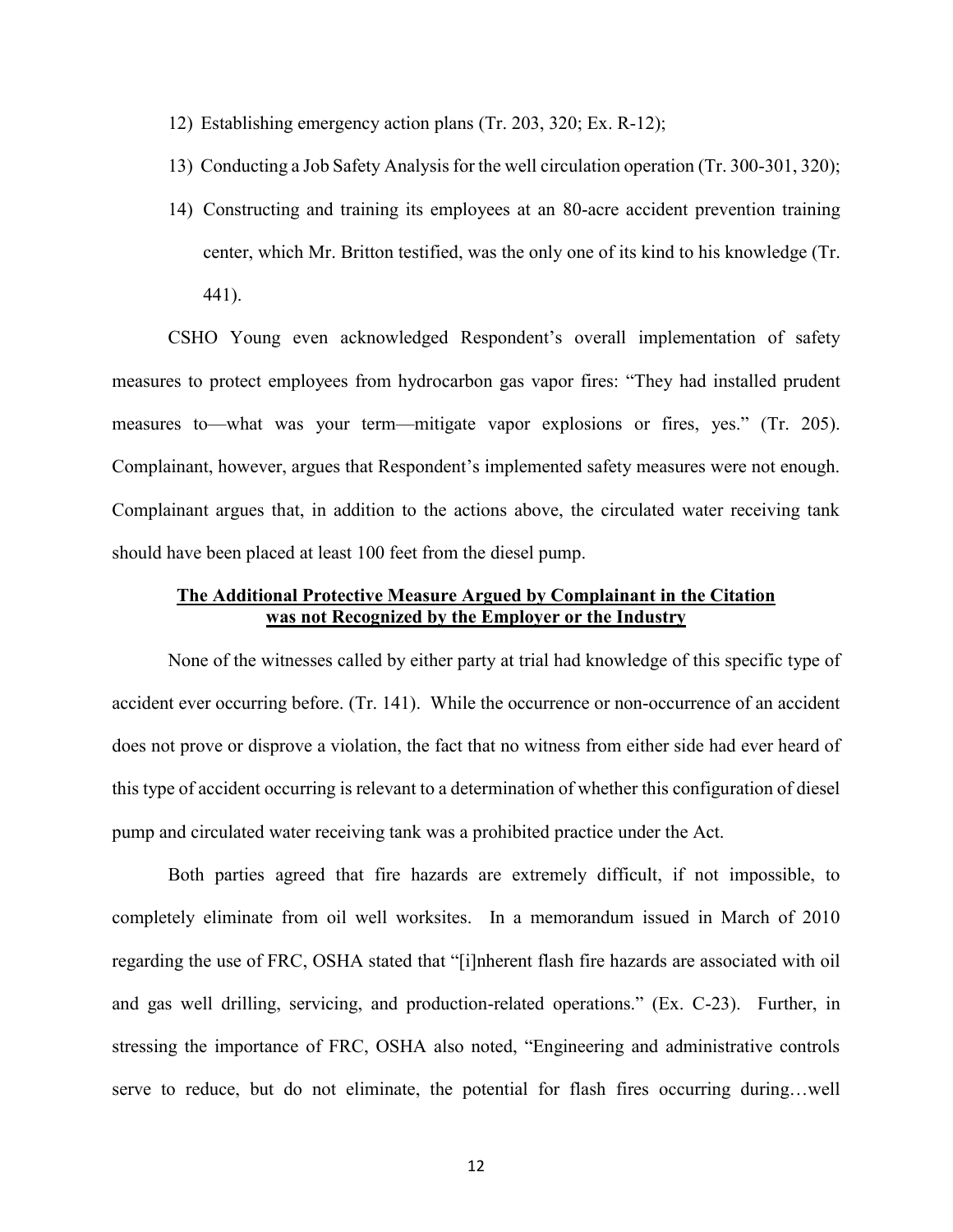servicing…Flammable liquids or gas could be released and migrate to ignition sources because of an inadequacy or failure in these engineering and administrative controls." (*Id.*).

According to Mr. Britton, Respondent engaged in normal tank and pump placement for well circulation, with several other protective measures implemented to minimize fire hazards to employees. The additional protective measure Complainant advocates for in this case was simply not industry practice. (Tr. 438-440). "To permit the normal activities in such an industry to be defined as a "recognized hazard" within the meaning of section  $5(a)(1)$  is to eliminate an element of the Secretary's burden of proof and, in fact, almost to prove the Secretary's case by definition, since under such a formula the employer can never free the workplace of inherent risks incident to the business. To respect Congress' intent, hazards must be defined in a way that apprises the employer of its obligations, and identifies conditions or practices over which the employer can reasonably be expected to exercise control." *See Pelron, citing Davey Tree*, 11 BNA OSHC at 1899.

Complainant cites to several published guidelines from the Association of Energy Service Companies ("AESC") and the American Petroleum Institute ("API") to support its position. These references are problematic for several reasons. First, the Court finds that none of the referenced provisions from either of these industry publications specifically deal with the factual conditions alleged to violate the Act in this case: failure to separate a diesel pump (as a possible ignition source) and a circulated water receiving tank (as a possible source of oil/gas vapors) by a distance of 100 feet.

For example, the Citation itself references Section 12 of the America Petroleum Institute Recommended Practice 54, "Occupational Safety for Oil and Gas Well Drilling and Servicing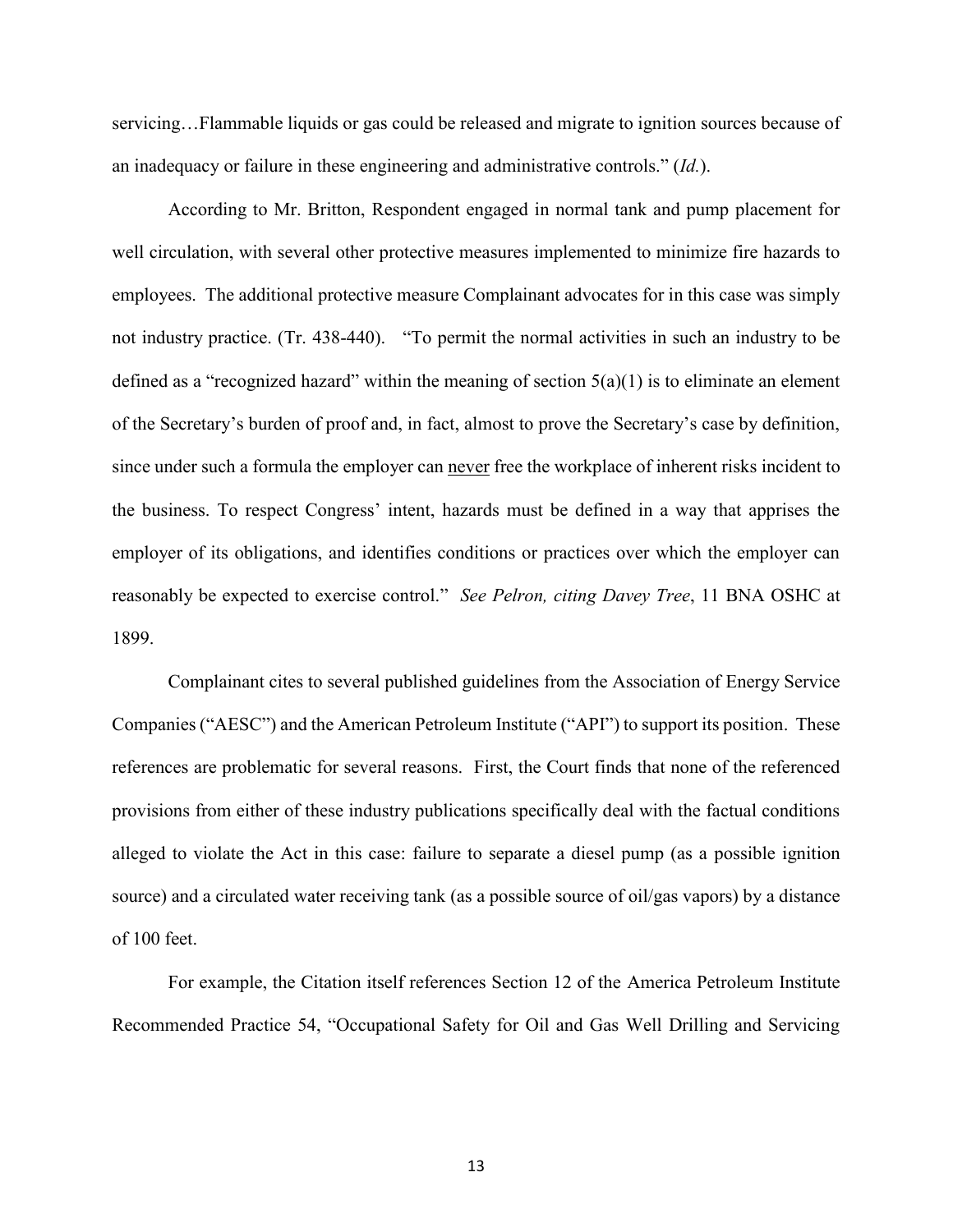Operations". Specifically, CSHO Young discussed Section 12.1.8 during his testimony, which states:

Discharges of oil or gas to the atmosphere should be to a safe area, preferably on the downwind side of the well and a minimum of 100 ft (30.5 m) from the wellhead, open flame, or other sources of ignition. At locations where this recommendation may be impractical, appropriate safety measures should be implemented.

(Ex. C-24, API Recommended Practice 54, "Occupational Safety for Oil and Gas Well

Drilling and Servicing Operations § 12.1.8).

The Court agrees with Respondent that this and other API and AESC references address discrete hazards—discharges of oil and gas into the atmosphere, and storage or circulation of flammable hydrocarbons—and provide guidelines for abating those hazards, including, amongst other things, adequate spacing from the wellhead. (Exs. C-24, C-25). The two tanks used in the well circulation process by Respondent, which were delivered to the site by Abraxas, were supposed to contain water (supply tank) and receive water (discharge tank). There was no evidence of any intentional, or known, "discharge of oil and gas into the atmosphere" as discussed by industry standards referenced by Complainant. (Exs. C-24, C-25).

Mr. Britton further explained that well servicing operations, such as those performed by Respondent in this case, do not fall under the rubric of "special services", under which API 12.1.8 falls. (Tr. 419; Ex. C-24). Mr. Britton said this particular standard is directed towards a discrete hazard; namely, the use of flare lines during the flowback stage. (Tr. 438). During flowback, oil and gas run through a separator, with oil intentionally directed into to a battery of receiving tanks while the separated gas vapors are burned off. (Tr. 438–439).

The Court notes that the spacing recommendations referenced in the API and AESC publications referenced by Complainant are all based on a 100-foot distance *from the wellhead*,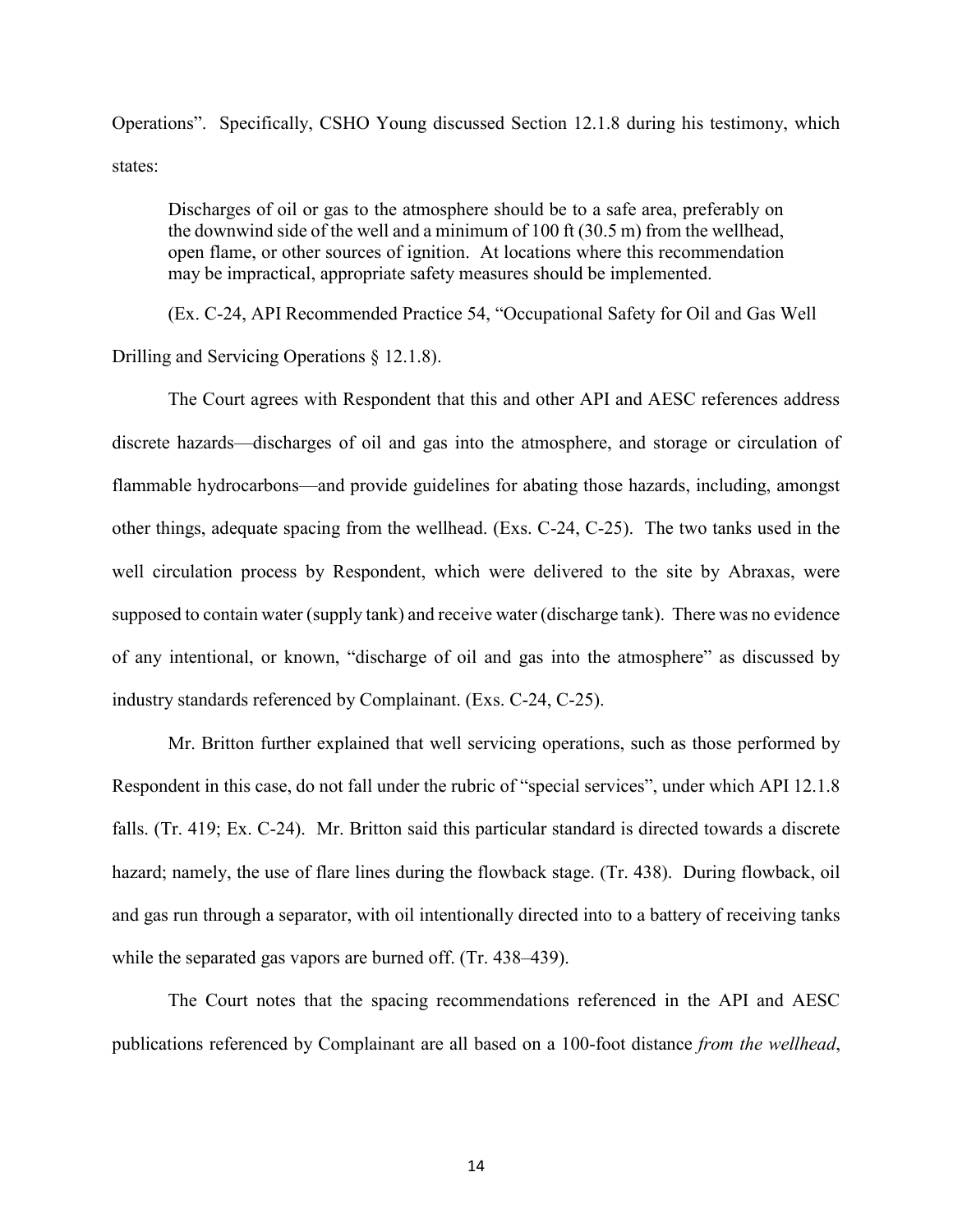which represents the primary source of hydrocarbons at a well site.<sup>7</sup> (Tr. 440; Exs. C-24, C-25). Complainant's position seems to be that the wellhead as a source of oil/gas is no different from any other possible source of oil/gas at a worksite. Mr. Britton agreed that there are several industryrecognized practices which recommend 100-foot spacing *from the wellhead*; however, he also testified that there is no published rule or recommendation requiring an additional 100 feet of lateral spacing between a circulated water receiving tank and an ignition source such as a dieselpowered pump.<sup>8</sup> (Tr. 440). Although Complainant continues to reference various API and AESC standards in its argument, it stopped just short of acknowledging the lack of a specific, on-point, industry standard for the configuration at issue in this case: "It is thus immaterial that, as Mr. Britton testified, the industry does not have a mandatory 100-foot spacing rule for discharge tanks and mud pumps." *Compl't Br. at 30*.

Complainant offered several speculative theories during the trial of how flammable vapors could have been generated in this case. *Compl't Br.* at 12. Complainant's initial contention was that the well circulation process must have caused oil and gas contaminants to be flushed out of the well and into the receiving tank. (Tr. 70). Mr. Britton testified, however, that the bridge plug, installed before the circulation process began, completely prevented the release of hydrocarbon vapors during well circulation and any amount of fugitive oil and gas remaining in the section of pipe being circulated would have been too small to measure considering the 365 barrels of water pumped in. (Tr. 161, 421–426, 428, 457). Mr. Britton reiterated this point multiple times throughout the course of his testimony. Complainant now appears to have abandoned this theory.

 $\overline{a}$ 

<sup>7.</sup> CSHO Young also discussed API Recommended Practice 54 § 9.11.1, which similarly refers to distances of equipment *from the wellhead*.

<sup>8.</sup> Neither party disputes that the diesel pump, even with spark arresters and a kill switch, was a possible ignition source. (Tr. 86–95, 455–456; Exs. C-24, C-25).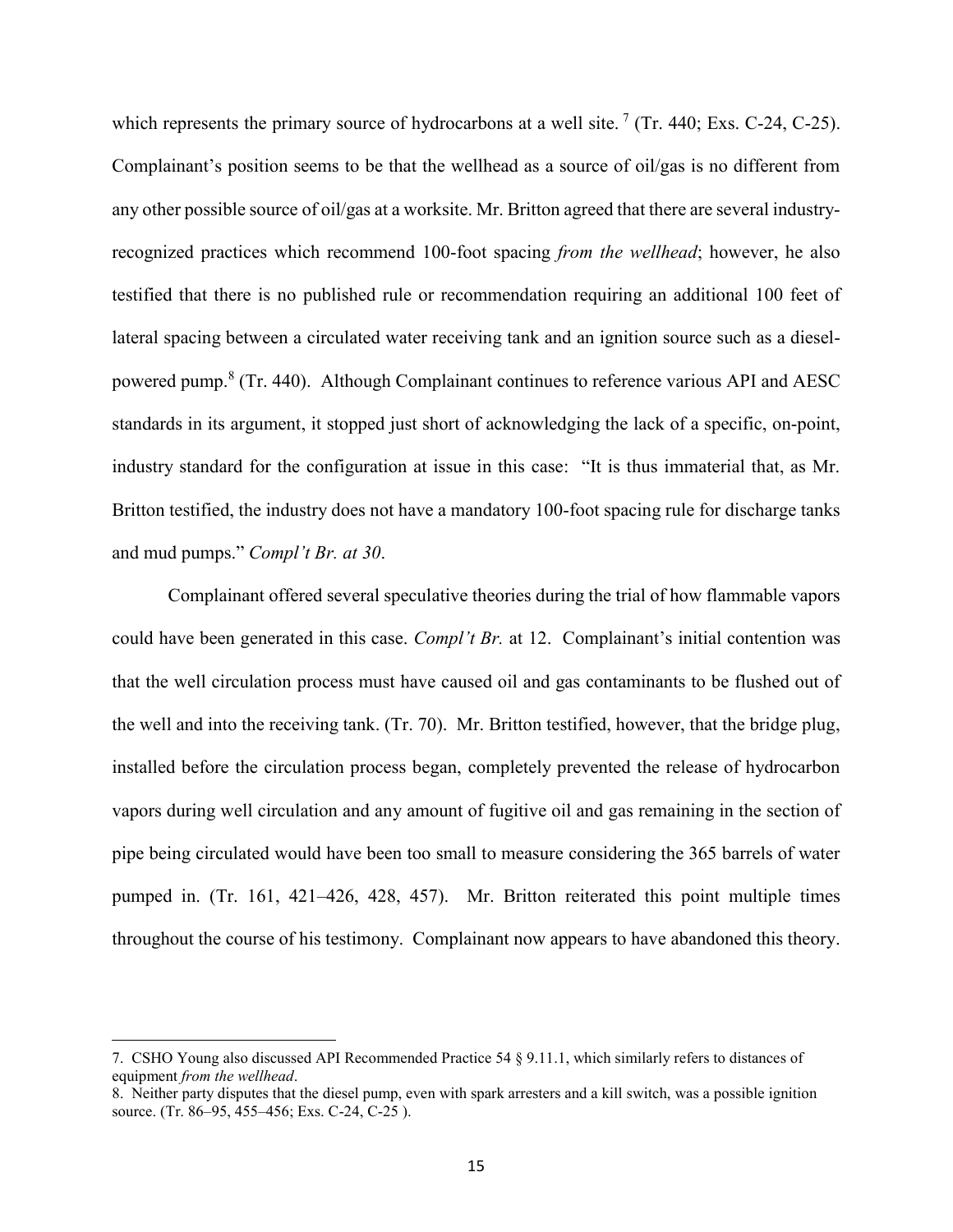Complainant's alternative theories are that: (1) the receiving tank itself was contaminated with hydrocarbon residue from previous use; or (2) that the water supply tank was contaminated with hydrocarbon residue from previous use; or (3) that the delivered water was already infused with hydrocarbons when it was delivered by Abraxas. (Tr. 71–73, 96–98; *Compl't Br.* at 14, 27). However, these key facts, as well as the precise cause of the fire, are still undetermined. The Court notes that during OSHA's investigation: (1) neither the supply water or the discharge water were ever sampled or tested; (2) the tank interiors were not examined or tested; (3) no documentation concerning prior worksite uses for either tank was introduced; (4) no invoices concerning the source of the delivered water was introduced; (5) it was never conclusively determined how, when, or why the top hatch of the receiving tank was opened; and (6) no witnesses from Abraxas were called to testify by either party. (Tr. 268–270, 443, 497–498, 526; *Compl't Br*. at 18, Nos. 76 & 78).

In an effort to connect the referenced industry standards, which deal with discharge of oil and gas to the atmosphere, Complainant argues that "[R]egardless of whether discharge tanks are always classified as tanks used to circulate flammable liquids, the record—including Mr. Britton's testimony—show that the industry views discharge tanks as potential sources of discharges of combustible vapors . . . ." *Compl't Br.* at 29. In other words, when a tank of water is received at an oil well worksite, and an empty tank is set up to receive circulated water, Complainant urges that both should be *presumed* to contain flammable liquids because there is always the possibility they were used to hold hydrocarbons previously. This argument runs afoul of the holding in *Pelron*, wherein the Commission held that "defin[ing] the alleged hazard as the 'possibility' of accumulations of unreacted [flammable] is to define it in a way that it can never be prevented, since the 'possibility' would always exist unless there were absolutely no chance at all that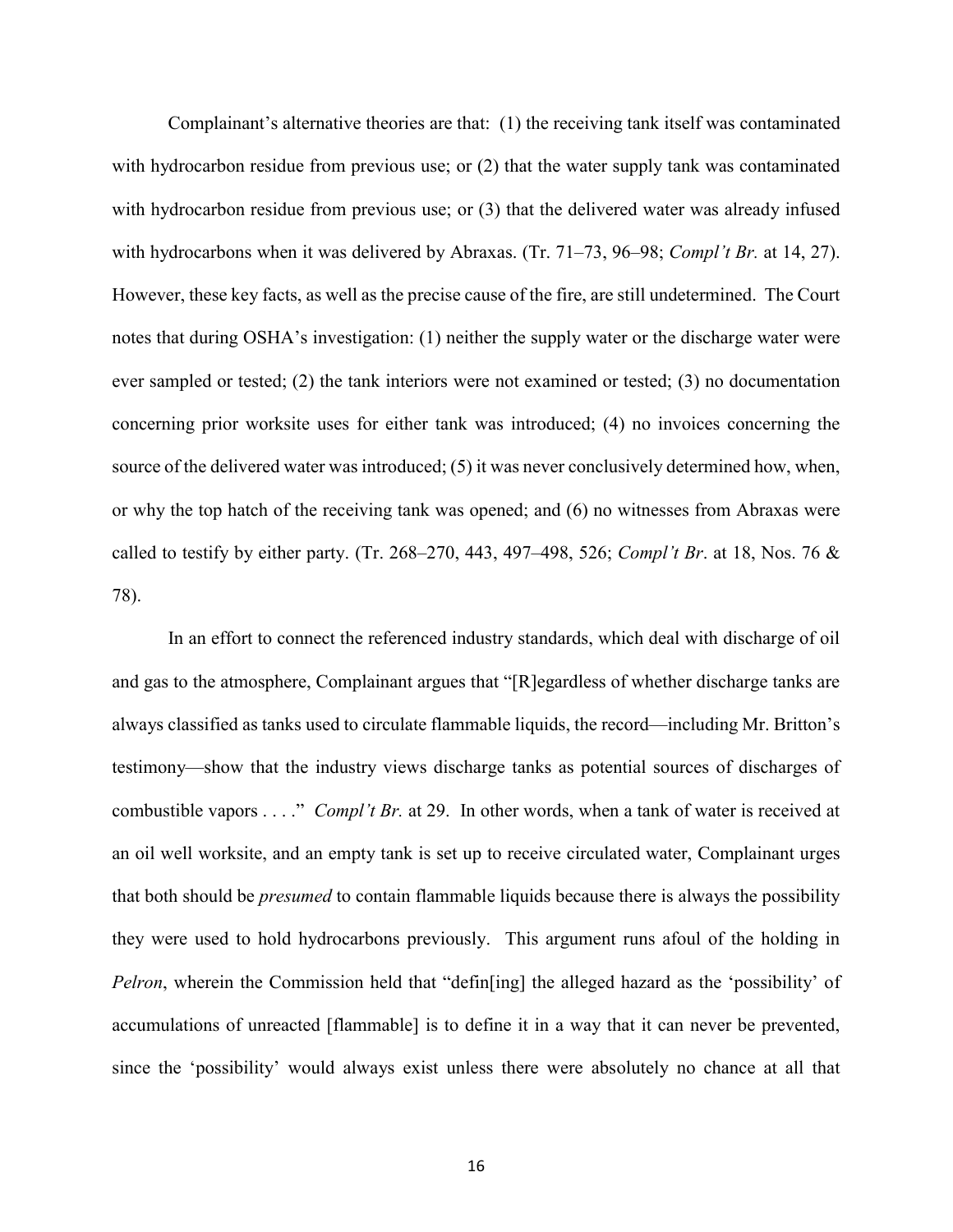unreacted vapors could accumulate. Defining the hazard as the 'possibility' that a condition will occur defines not a hazard, but a potential hazard." *Pelron*, 12 BNA OSHC 1833.

Tim Brown, Respondent's Vice President of Safety, Health, and Environment, testified that such a presumption would be inappropriate, as there is an industry practice of maintaining tanks in the same line of service, such as well circulation. (Tr. 482). According to Mr. Brown, this is standard practice because it's "incredibly difficult to change services in anything whenever you pollute or contaminate it." (*Id.*). Mr. Brown's testimony was supported by Mr. Britton, who stated that he, and others in the industry, would have assumed that Abraxas provided pure water. (Tr. 252, 428-430). In other words, based on industry practice, when an operator provides a well servicing company with delivered water, and tanks to supply and receive that water, it reasonable to assume that it is water they are getting. (Tr. 482–483). CSHO Young acknowledged that a frack tank containing water, with an ignition source nearby, "doesn't raise any red flags." (Tr. 194).

In addition, though not dispositive, Respondent is correct that the AESC and API publication references are couched in aspirational language—"*Recommended* Safe Procedures and Guidelines" and "API *Recommended* Practice 54". Section 12.1.8 of the API Recommended Practices indicates what *should* be done with respect to discharges of oil and gas to the atmosphere, while further indicating that alternative measures are sometimes acceptable if the recommended practice is "impractical." (Ex. C-24 § 12.1.8); *see also id.*, Foreword (defining "should" as a "recommended practice: (1) where a safe comparable alternative practice is available; (2) that may be impractical under the circumstances; or (3) that may be unnecessary for personnel safety under certain circumstances"). Likewise, the AESC publication also states that "mud pits and tanks *should* be set a minimum distance of 100 ft (30 m) *from the well*", but also states that "[e]quivalent safety measures should be taken where . . . conditions do not permit maintaining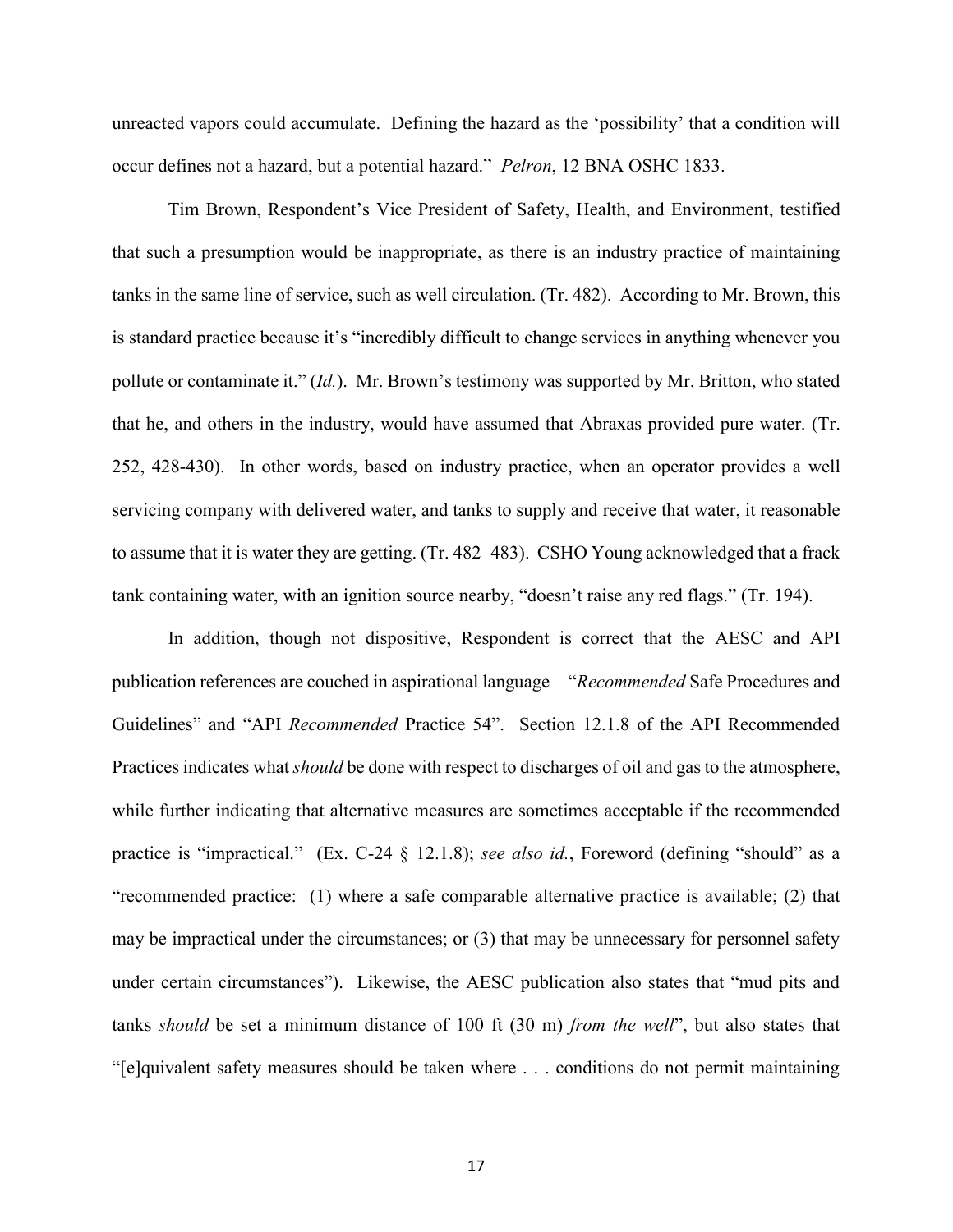such distance." (Ex. C-25 at 95); *see also id.* (defining "shall" as "not optional" and should as "recommended").

Complainant also argues that, even if the industry does not mandate the abatement method in the Citation, Respondent specifically recognized a 75-foot spacing requirement between tanks and pumps, through the actions and testimony of Mr. Fifer, the toolpusher and crew supervisor. (Tr. 261). Because Mr. Fifer was a supervisory employee at the time, Complainant asserts that his knowledge and recognition of the hazards associated with this pump/tank configuration should be imputed to Respondent. *See St. Joe Minerals Corp. v. OSHRC*, 647 F.2d 840, (8th Cir. 1980); *Peter Cooper Corps.*, 10 BNA OSHC 1203 (No. 76-596, 1981); *but see Deep South Crane & Rigging Co.*, 535 Fed. Appx. 386, 24 BNA OSHC 1089 (5th Cir. 2013).

Mr. Fifer testified that his preference, derived from two past employers during his 45 years working in this field,<sup>9</sup> was to space discharge tanks at least 75 feet away from a pump engine. (Tr. 247, 284). He stated that his practice was a preventative measure because he believes there is always a possibility that flammable vapors could come from tanks. (Tr. 261-262). Mr. Fifer also testified, however, that "I did not know we were going to get gas like that." (Tr. 252, 262). The Court's conclusion from Mr. Fifer's testimony is that he was discussing a personal practice and preference that he believed made his worksites safer. There was no industry standard or Respondent-specific work rule upon which it was based. While he is to be commended for his cautious approach, the question is whether or not his practice and preference should be legally interpreted as a recognized standard to which this employer is held in an OSHA enforcement proceeding.

<sup>9.</sup> There were no details about when he learned that practice, or how that practice was conveyed to him. Complainant also refers to Respondent's reference to a 75 foot rule in its post-accident investigation report, but the Court is convinced that reference came from Mr. Brown's conversations with CSHO Young. (Tr. 347, 466-467; Ex. C-3).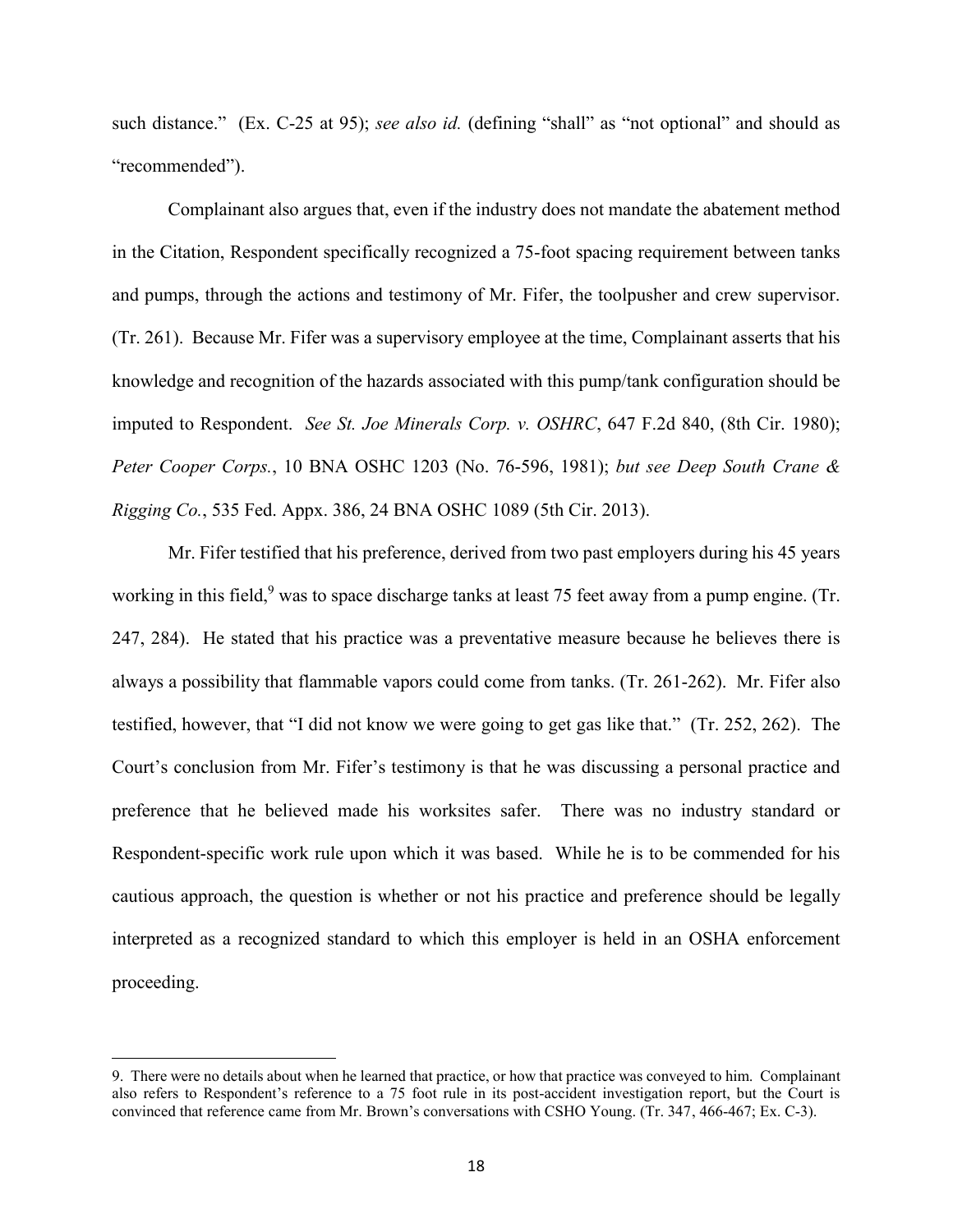Mr. Britton strongly disputed Mr. Fifer's personal practice and preference as being any

type of recognized practice in the industry:

They put them all distances. Some of them [pumps] are put up right next to it [frack tank], 4 and 5 feet away, some put it 30 or 40. I don't know anybody that strings 100 foot of iron to get it 100 foot away, because they'd have to put it 100 foot away from the frack tank as well as 100 foot away from the well, and so they don't do that. (Tr. 438).

Now, when you're talking about from the frack tank to the reverse unit [pump], that's what I'm telling you, that there's no standard that I'm aware of in 60 years in the oil business that says you have to do that. There are people, like the tool pusher, who says, well, he uses 75 feet. It's his rule. Some people use 50. Some use other figures, but there really isn't a rule that I'm aware of that is mandatory for us to use. (Tr. 440).

The Commission and courts have been reluctant to rely solely on voluntary safety efforts by employers, or their employees, to find that an employer recognized a hazardous condition. *Pepperidge Farm, Inc.*, 17 BNA OSHC 1993 (No. 89-265) (citing *General Motors, Corp., GM Parts Div.*, 11 BNA OSHC 2062, 2065–66 (No. 78-1443, 1984), *aff'd*, 764 F.2d 32 (1st Cir. 1985); *Cotter & Co. v. OSHRC*, 598 F.2d 911, 914–15 (5th Cir. 1979); *Diebold, Inc. v. Marshall*, 585 F.2d 1327, 1337–38 (6th Cir. 1978)). The Sixth Circuit explained its rationale in *Diebold* as

follows:

Considered simply in terms of probative value, an employer's attempts to render machinery or working premises more safe, without anything more, cannot reasonably support an inference that the attempts were made because the employer believed them to be legally required. Further, the drawing of such an inference would be repugnant to the purposes of the Act. Congress expected that safety in the nation's workplaces would be achieved as much by the voluntary efforts of employers as by the enforcement programs of the government. *See Dunlop v. Rockwell International*, 540 F.2d 1283, 1292 (6th Cir. 1976). If employers are not to be dissuaded from taking precautions beyond the minimum regulatory requirements, they must be able to do so without concern that their efforts will later provide the sole evidentiary basis for an adverse finding of the sort urged here.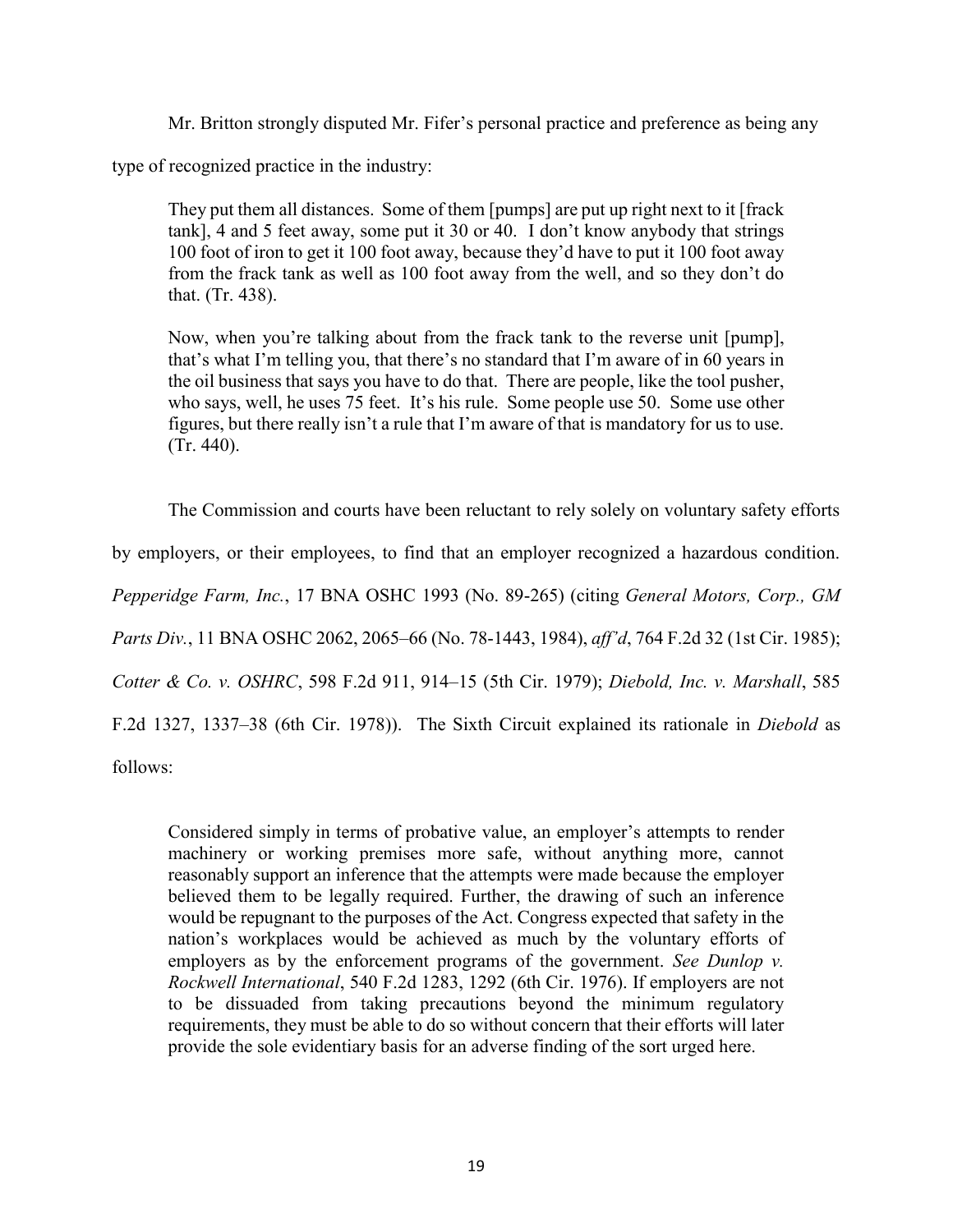*See Cape and Vineyard Div'n of New Bedford Gas Co. v. OSHRC*, 512 F.2d 1148, 1154 (1st Cir. 1975).

The Commission has applied the same rationale to analyses of general duty clause violations. *See Pepperidge Farm*, 17 BNA OSHC 1993. In the present case, unlike many of those cited above, there was no evidence of prior accidents or injuries from this pump/tank configuration; no memoranda or warnings regarding this configuration; and no independent sources indicating that the industry or specialists in the field recognized this configuration as a prohibited practice. In fact, during his deposition, CSHO Young testified, "Hindsight is 20/20. They realized it immediately, but at the time I don't think it was a cognitive thought." (Tr. 135–137).

Complainant failed to introduce sufficient evidence justifying the imputation of Mr. Fifer's personal practice and preference in this situation to Respondent as a recognized industry, or employer, practice. Accordingly, the Court finds that Complainant failed to prove that Respondent, or its industry, recognized a requirement to space water well circulation receiving tanks at least 100 feet away from possible ignition sources, as an additional protective measure required beyond the fourteen measures (listed above) already implemented by Respondent.

# **Complainant Failed to Prove that the Abatement Method in the Citation Would have Eliminated or Materially Reduced the Hazard**

In order to establish a violation of the general duty clause, Complainant must "'specify the proposed abatement measures and demonstrate both that the measures are capable of being put into effect and that they would be effective in materially reducing the incidence of the hazard.'" *Arcadian Corp.*, 20 BNA OSHC 2001 (quoting *Beverly Enters., Inc.*, 19 BNA OSHC 1161 (No. 91-3144 *et al.*, 2000)). "Feasible means of abatement are established if 'conscientious experts, familiar with the industry' would prescribe those means and methods to eliminate or materially reduce the recognized hazard." *Id.* (quoting *Pepperidge Farm, Inc.*, 17 BNA OSHC 1993)). Where an employer has taken steps to abate the recognized hazard, Complainant must show those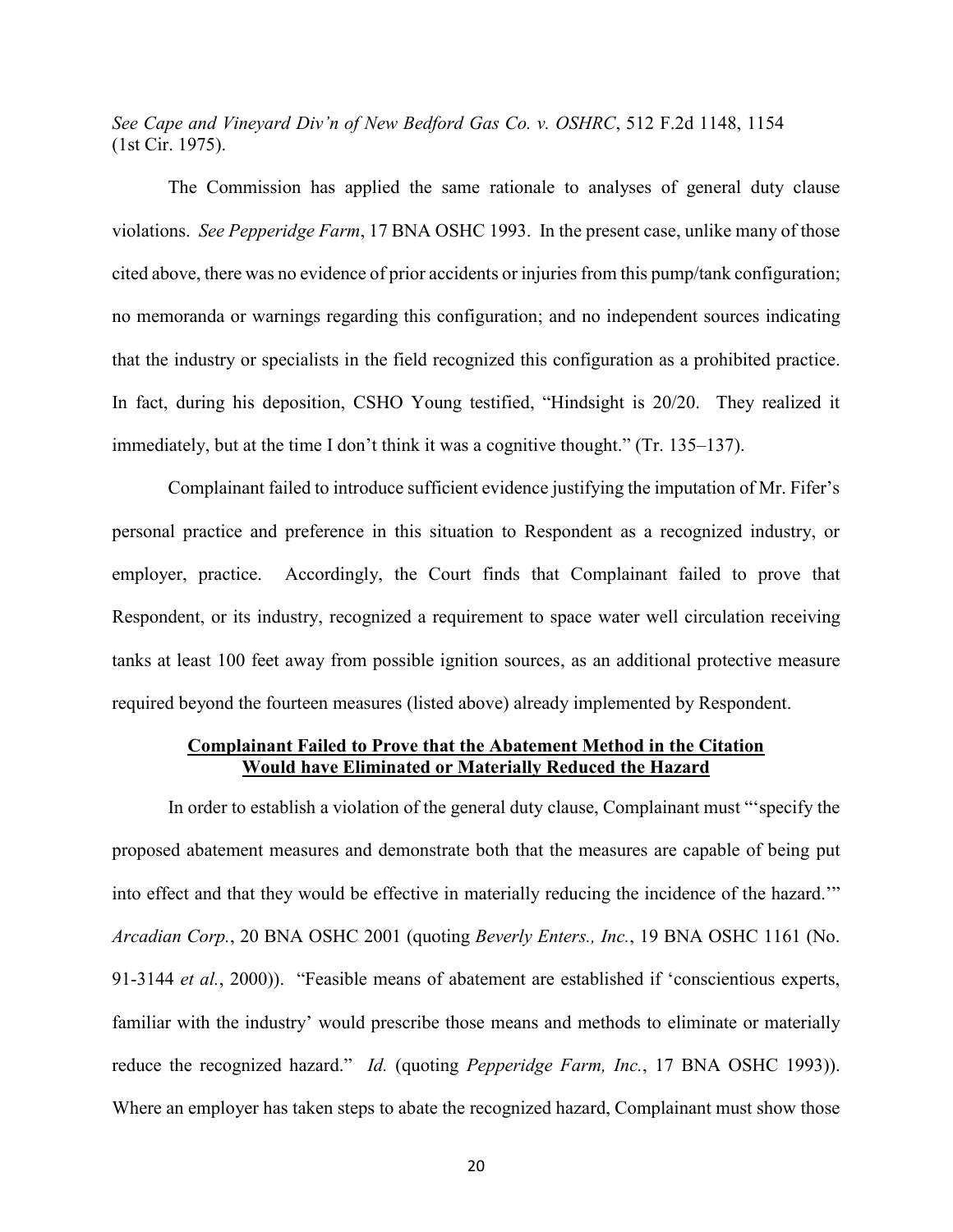measures are inadequate. *Alabama Power Co.*, 13 BNA OSHC 1240 (citing *Cerro Metal Prods. Div., Marmon Grp., Inc.*, 12 BNA OSHC 1821, 1822 (No. 78-5159, 1986)). Complainant submits that the measures Respondent took to protect employees from fire hazards associated with hydrocarbon vapors and ignition sources were inadequate, and alleges in the Citation that Respondent should have also maintained a 100-foot distance between the diesel pump and the tanks. 10

CSHO Young acknowledged, however, that Respondent took significant measures to protect employees from vapor fires and explosions: "They had installed prudent measures to what was your term—mitigate vapor explosions or fires, yes." (Tr. 205). CSHO Young also said that he believes the hazard would have been materially reduced had the top hatch of the circulated water receiving tank remained closed and the gases vented only out the back, as intended and ordered by Mr. Fifer. (Tr. 121–122; 179–180). The Court notes that the approximate distance from the rear vent of the circulated water receiving tank to the diesel pump was 75–80 feet, only 20–25 feet closer than the abatement method identified in the Citation. (Tr. 116–117, 121–122; *Compl't Br*. at 16; *Resp't. Br*. at 14).

At least with respect to the facts of this case, there was little dispute that maintaining a 100 foot distance between the pump engine and the receiving tank is both technologically and economically feasible.<sup>11</sup> Additionally, both sides acknowledged the general principle that longer

 $\overline{a}$ 

<sup>10.</sup> Respondent also added at trial (though not in the Citation), that four-gas meters or an intrinsically safe pump engine would also abate the condition. Complainant did not pursue the intrinsically safe pump engine abatement method in post-trial argument. With regard to the four-gas meter, the Court accepts Mr. Britton's and Mr. Brown's testimony about the multitude of problems inherent in using them as an additional preventative measure for this type of work. (Tr. 446-447, 464-465, 515).

<sup>11.</sup> Even with that in mind, both the AESC and API publications indicate that, in certain circumstances, the 100-foot spacing guidelines may not be practicable. (Ex. C-24, C-25). In those instances, industry guidelines indicate that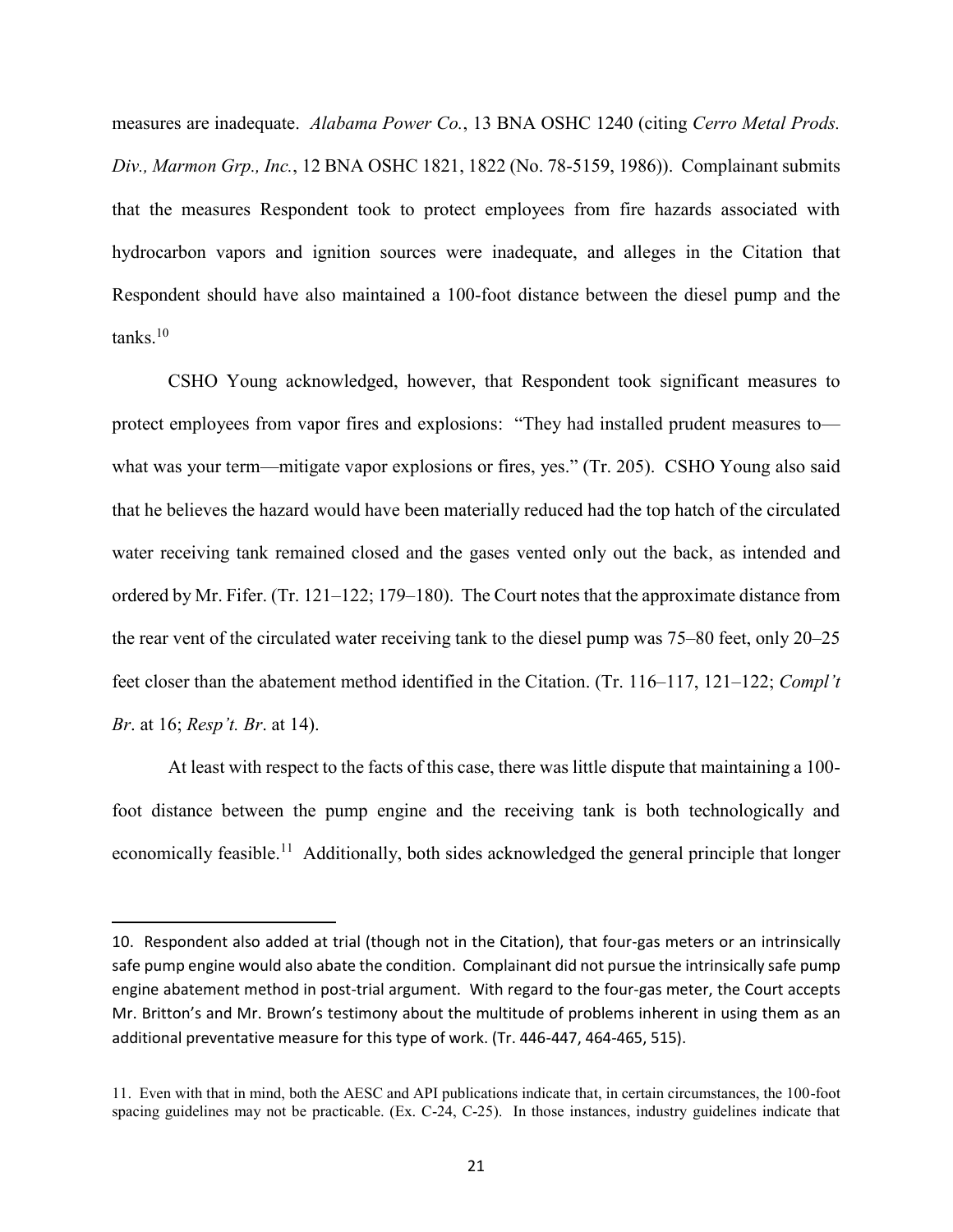distances create greater opportunities for flammable vapors to dissipate. (Tr. 116, 347, 448). That does not mean, however, that Complainant proved that spacing the equipment 100 feet apart would have materially reduced the hazard in this case.

CSHO Young testified that, regardless of whether the spacing was 75, 100, or 150 feet, he could not conclusively determine whether the hazard could have been avoided. (Tr. 179–180, 234). When asked whether such distances would have abated the hazard, or even reduced the risk of a fire by fifty percent, CSHO Young stated, "Conclusively, no…in this condition, without knowing what's in the tank, I cannot." (Tr. 180, 234). The Court is very concerned with these responses, and other unanswered investigative questions discussed above. As Mr. Britton pointed out, "I think [CSHO Young] just didn't go far enough. I think he should have done samples, more measurements. I commend him for what he did. I just think that we could have had a lot of answers had we gone a little bit further in the inspection of the site." (Tr. 443).

In response to similar questions regarding whether spacing of 75, 100, or 150 feet would have materially reduced the hazard, Mr. Britton stated:

Maybe. That's a possibility, but I don't deal in possibilities in safety on oil fields. To me—nobody's talked about the wind direction. What direction is the wind coming from? Are you putting the tank in a direct line where it would blow back over the frack tank, or is it going to be the opposite, is the frack tank blowing directly towards the reverse unit?

If the pump and the motor is 100 feet away downwind from the frack tank, then you're going to blow the fumes right over it. Even if it's 100 feet away, you'll probably have an accident there.

(Tr. 442-443). Mr. Britton also noted that wide swings in temperature impact the dissipation and transmission of flammable vapors. (Tr. 447). Again, even Respondent's expert, with extensive experience in the oil and gas field, including certification as a forensic examiner in oil and gas,

 $\overline{a}$ 

alternative, equivalent measures to abate the hazard should be used. (*Id.*). The Court points this out only to note that the 100-foot spacing rule for intentional discharge of oil/gas (as opposed to circulated water) is not a panacea.